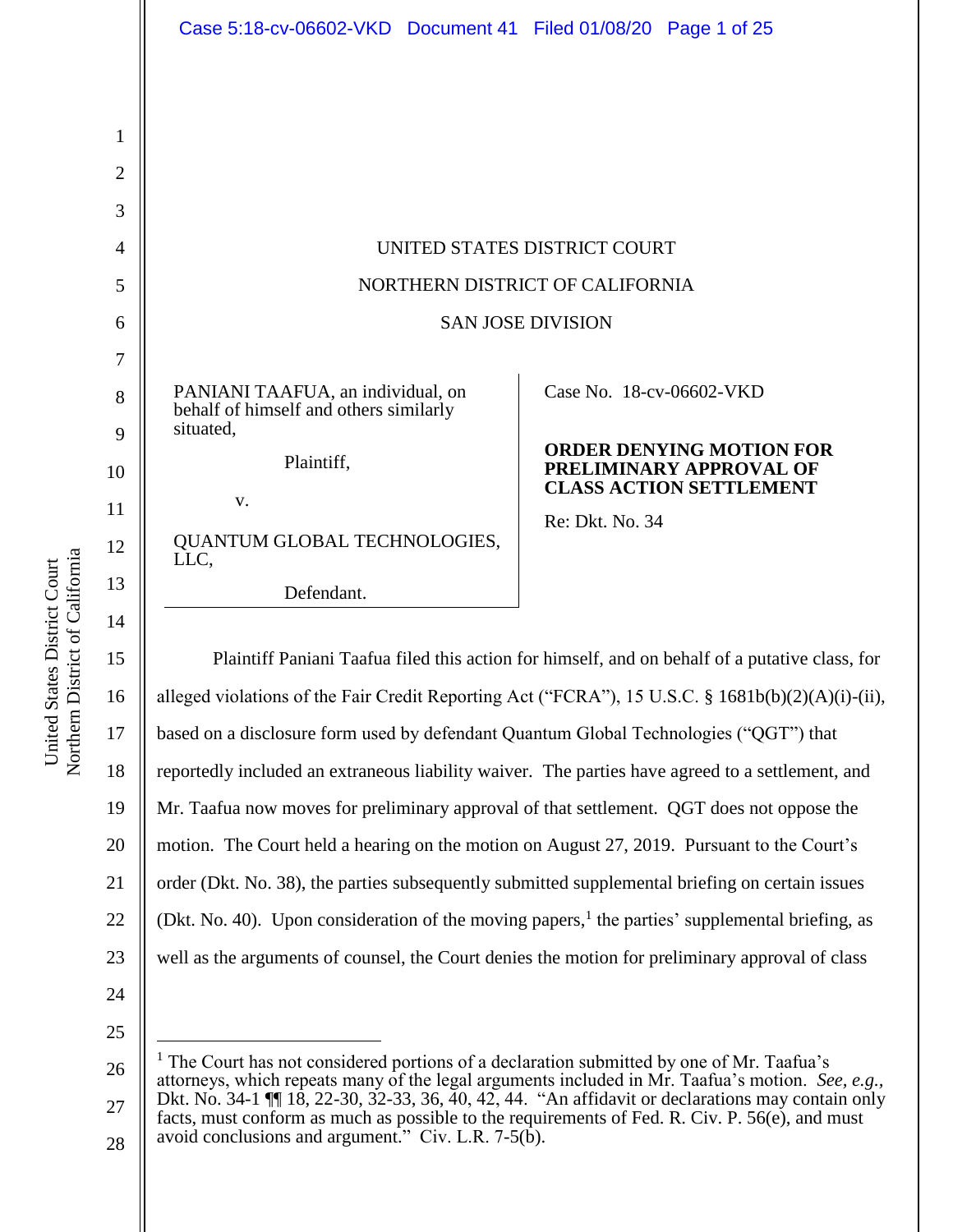### Case 5:18-cv-06602-VKD Document 41 Filed 01/08/20 Page 2 of 25

Northern District of California Northern District of California United States District Court United States District Court

2 1 2 3 4 5 6 7 8 9 10 11 12 13 14 15 16 17 18 19 20 21 22 23 24 25 26 27 28 settlement. 2 **I. BACKGROUND A. The FCRA and Mr. Taafua's Claims** "The FCRA seeks to ensure 'fair and accurate credit reporting.'" *Spokeo, Inc. v. Robins*, 136 S. Ct. 1540, 1545 (2016) (quoting 15 U.S.C. § 1681(a)(1)). As relevant here, the FCRA imposes certain requirements on those who seek to obtain consumer reports<sup>3</sup> for employment purposes. 15 U.S.C. § 1681b(a)(3)(B). At issue in this action is the FCRA's so-called "standalone disclosure" requirement, which essentially requires that a person seeking to procure a consumer report for employment purposes must first (1) provide the subject consumer with a "clear and conspicuous disclosure . . . in a document that consists solely of the disclosure" that such a report may be obtained and (2) obtain the consumer's written authorization: Except as provided in subparagraph (B), a person may not procure a consumer report, or cause a consumer report to be procured, for employment purposes with respect to any consumer, unless— (i) a clear and conspicuous disclosure has been made in writing to the consumer at any time before the report is procured or caused to be procured, in a document that consists solely of the disclosure, that a consumer report may be obtained for employment purposes; and (ii) the consumer has authorized in writing (which authorization may be made on the document referred to in clause (i)) the procurement of  $\overline{a}$  $<sup>2</sup>$  All parties have expressly consented that all proceedings in this matter may be heard and finally</sup> adjudicated by a magistrate judge. 28 U.S.C. § 636(c); Fed. R. Civ. P. 73. The consent of absent class members is not required for this Court to exercise jurisdiction over this matter. *Koby v. ARS Nat'l Servs., Inc*., 846 F.3d 1071, 1076 (9th Cir. 2017). <sup>3</sup> The term "consumer report" means: [A]ny written, oral, or other communication of any information by a consumer reporting agency bearing on a consumer's credit worthiness, credit standing, credit capacity, character, general reputation, personal characteristics, or mode of living which is used or expected to be used or collected in whole or in part for the purpose of serving as a factor in establishing the consumer's eligibility for— (A) credit or insurance to be used primarily for personal, family, or household purposes; (B) employment purposes; or (C) any other purpose authorized under section 1681b of this title. 15 U.S.C. § 1681a(d)(1).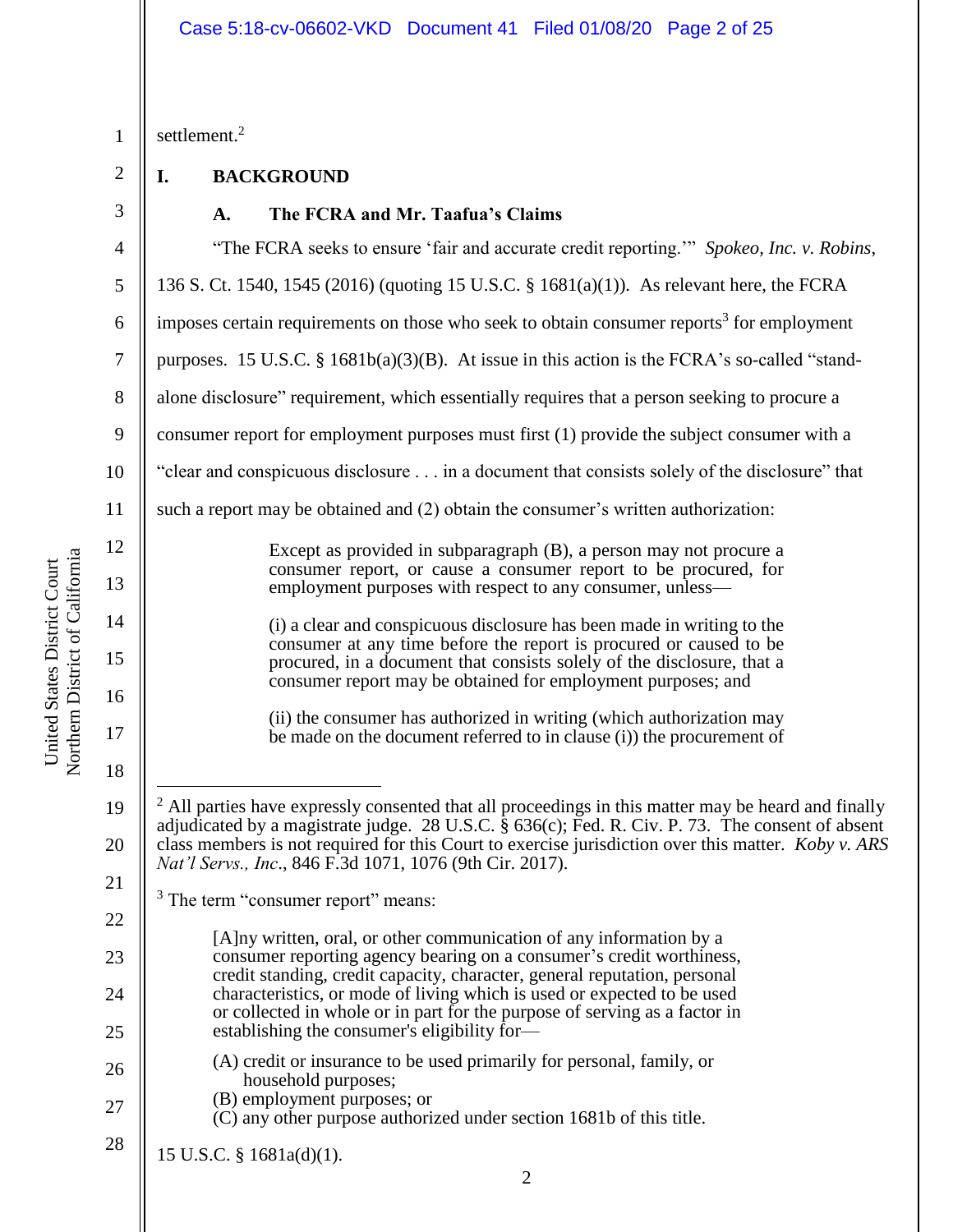#### Case 5:18-cv-06602-VKD Document 41 Filed 01/08/20 Page 3 of 25

1

2

3

4

5

6

7

8

9

10

11

12

13

14

15

16

17

the report by that person.

*Id.* § 1681b(b)(2)(A). The Ninth Circuit has held that this provision unambiguously requires a disclosure document that "consists solely of the disclosure," and does not permit the inclusion of a liability waiver in the same document. *Syed v. M-I, LLC*, 853 F.3d 492, 503 (9th Cir. 2017). "[A] prospective employer does not violate Section  $1681b(b)(2)(A)$  by providing a disclosure that violates the FCRA's disclosure requirement." *Id*. at 506. Rather, the violation occurs when "a prospective employer . . . procures a job applicant's consumer report after including a liability waiver in the same document as the statutorily mandated disclosure." *Id.* at 496. Additionally, "in light of the clear statutory language that the disclosure document must consist 'solely' of the disclosure, a prospective employer's violation of the FCRA is 'willful' when the employer includes terms in addition to the disclosure, such as the liability waiver here, before procuring a consumer report or causing one to be procured." *Id*.

For willful violations, the FCRA allows recovery of "actual damages sustained by the consumer as a result of the failure" or statutory "damages of not less than \$100 and not more than \$1,000"; "punitive damages as the court may allow"; and "in the case of any successful action to enforce any liability under this section, the costs of the action together with reasonable attorney's fees as determined by the court." 15 U.S.C. § 1681n(a).

18 19 20 21 22 23 24 25 According to Mr. Taafua's complaint, QGT "provides outsourced process tool parts cleaning and engineering services." Mr. Taafua was employed by QGT from September 14, 2015 through February 2018. Dkt. No. 1 ¶¶ 2, 8; Dkt. No. 13 ¶¶ 2, 8. QGT reportedly required all prospective employees, including Mr. Taafua, to sign a standard company form<sup>4</sup> authorizing QGT to obtain a consumer report from third party First Contact HR to verify an applicant's background and experience. Mr. Taafua contends that because QGT's form included a liability waiver, in addition to a disclosure concerning a consumer report, QGT violated the FCRA's stand-alone disclosure requirement and, as a result, also never received proper authorizations for any reports it

26

<sup>27</sup> 28  $4$  At oral argument, there was a suggestion that QGT may have used different forms during the putative class period, but QGT stated that all of the forms were substantively the same. Dkt. No. 39.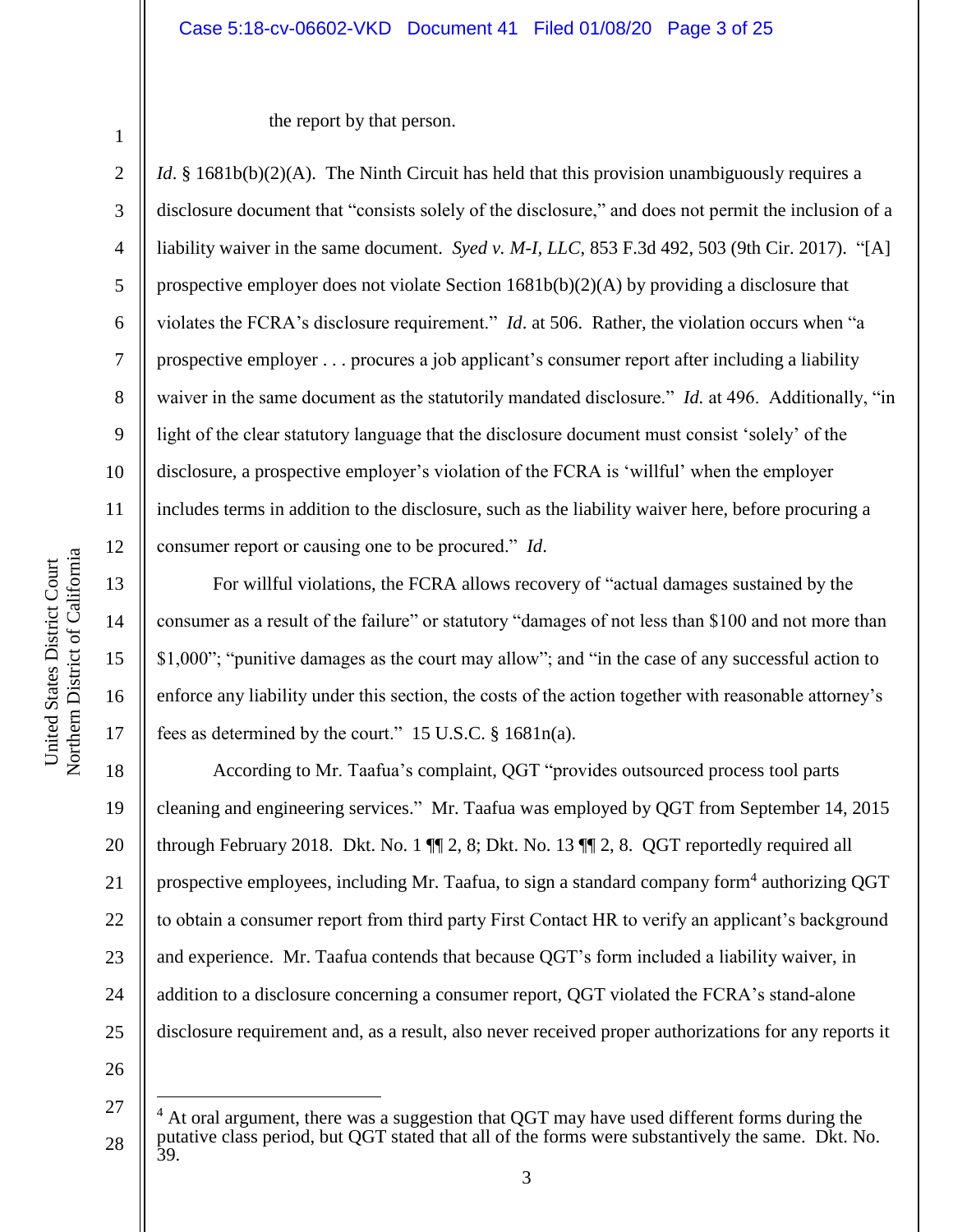#### Case 5:18-cv-06602-VKD Document 41 Filed 01/08/20 Page 4 of 25

1 2 3 4 5 6 7 8 9 10 11 12 13 14 15 16 17 18 19 20 21 22 23 24 25 26 27 28 obtained using its standard form. Mr. Taafua further alleges that he "was confused by the standard disclosure and authorization form and did not understand that [QGT] would be requesting a consumer report as defined in the FCRA." Dkt. No. 1 ¶ 10. He goes on to allege that "[n]onetheless, upon information and belief, [QGT] then secured a consumer report from First Contact HR." *Id*. On October 30, 2018, Mr. Taafua filed the present putative class action asserting two claims for relief based on alleged violation of FCRA, 15 U.S.C. § 1681b(b)(2)(A)(i) and  $§ 1681b(b)(2)(A)(ii)$ . The complaint defines the putative class as follows: [A]ll persons in the United States who signed a background check form as administrated by First Contact HR that included an authorization and a liability release clause at any time during the period beginning five (5) years prior to the filing of this Complaint and ending on the date as determined by the Court. *Id*. 133. The complaint seeks statutory damages, punitive damages, attorney's fees, costs, and "[s]uch other and further relief as the Court deems just and equitable." *Id*. at 13. The Court held an initial case management conference in this matter on February 5, 2019. Shortly afterward, QGT moved to transfer this case pursuant to 28 U.S.C. § 1404(a), for the convenience of the parties and in the interest of justice, to the U.S. District Court for the Eastern District of Pennsylvania. Dkt. No. 25. Mr. Taafua opposed that motion, and that matter was fully briefed. However, on May 9, 2019, just prior to the noticed motion hearing, the parties advised that they reached a settlement. Dkt. No. 30. **B. Proposed Settlement** For settlement purposes, the class period begins on October 30, 2013 (i.e., five years prior to the filing of Mr. Taafua's complaint) and ends on December 31, 2018. Additionally, the scope of the putative class has been narrowed to QGT applicants and/or employees who were the subject of a consumer report procured, or caused to be procured, by QGT: all individuals who applied for employment with and/or were employed by Defendant in the United States and were the subject of a consumer report that was procured by Defendant or caused to be procured by Defendant through third-party consumer reporting agency First Contact HR during the Class Period. Dkt. No. 34-2, Section I.2. Unlike the complaint's class definition, which included "all persons in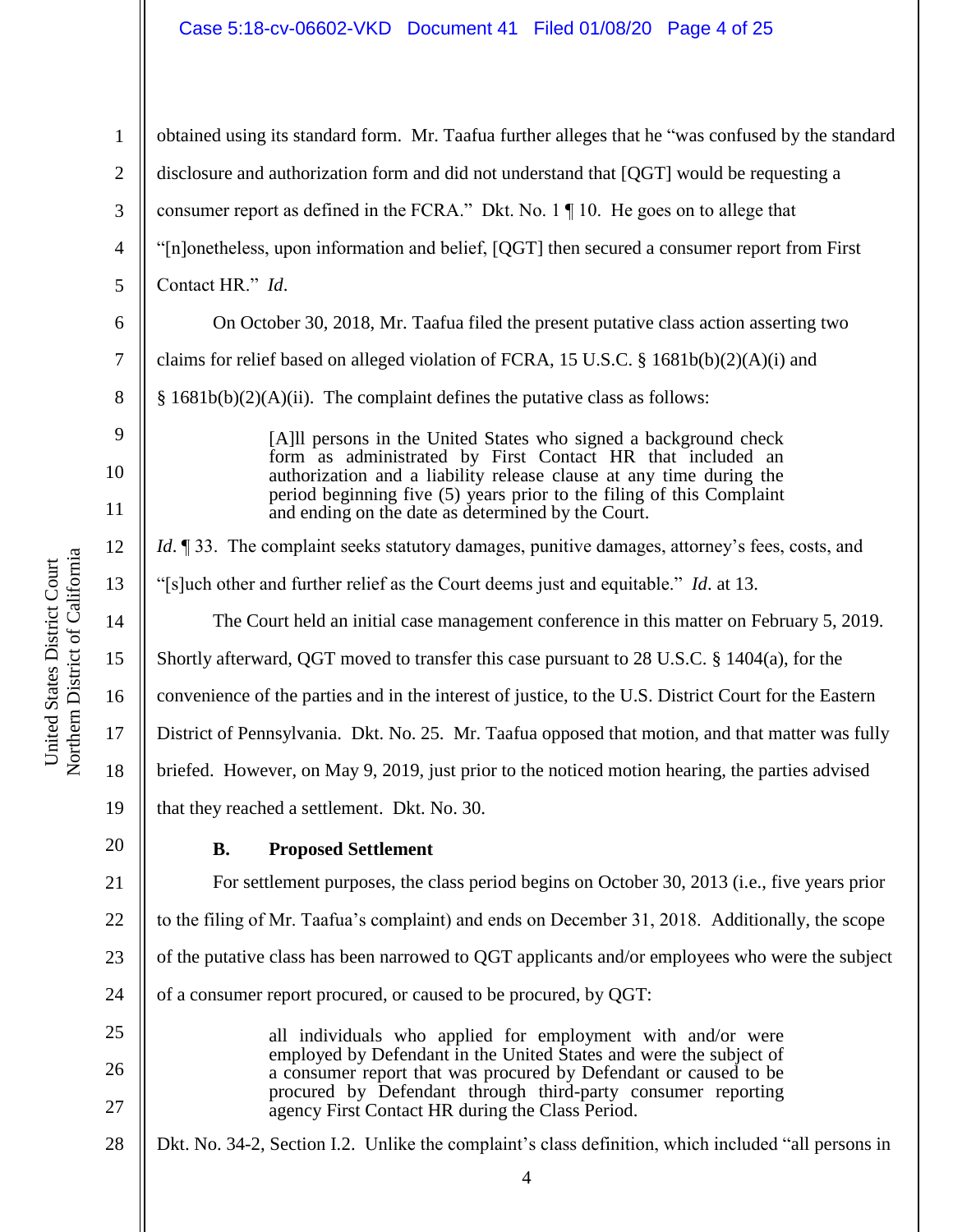Northern District of California Northern District of California United States District Court United States District Court

1 2 3 4 5 6 7 8 9 10 11 12 13 14 15 16 17 18 19 20 21 22 23 24 25 26 27 28 the United States who signed a background check form" (Dkt. No. 1 ¶ 33), this narrowed class definition appears to comport with *Syed*'s holding that a prospective employer violates the FCRA's stand-alone disclosure requirement, not by providing an improper disclosure form, but by "procur[ing] a job applicant's consumer report after including a liability waiver in the same document as the statutorily mandated disclosure." 853 F.3d at 496. The proposed settlement is non-reversionary and contemplates a release of claims in return for a total payment of \$125,902 ("Global Settlement Fund"). *See* Dkt. No. 34-2 ("Settlement Agreement"). The Settlement Agreement provides that the agreed-upon release of liability encompasses the following: [A]ny and all claims of any kind whatsoever, whether known or unknown, whether based on common law, regulations, statute, or a constitutional provision, under state, federal or local law, arising out of the allegations made in the Action and that reasonably arise, or could have arisen, out of the facts alleged in the Action as to the Class Members, including but not limited to, claims arising from the procurement of a consumer report on them by any of the Released Parties, and any other claims for violations of the Fair Credit Reporting Act, 15 U.S.C. §1681b, *et seq*., or related federal, state, and/or local laws whether willful, or otherwise, for declaratory relief, statutory damages, punitive damages, costs, and attorneys' fees. Dkt. No. 34-2, Section III.17. Additionally, the release notes that "[n]otwithstanding the foregoing, nothing in the Settlement releases any claims that cannot be released as a matter of law." *Id*. Although the release somewhat broadly refers to claims that either arise or could have arisen out of the facts alleged in this lawsuit "including but not limited to claims arising from the procurement of a consumer report" and "any other claims for violations of the [FCRA], 15 U.S.C. § 1681b, *et seq*." and related laws, the allegations of Mr. Taafua's complaint are limited to discrete facts concerning the notice that QGT reportedly provided before procuring a background check. As such, the release appears to be properly limited to the factual predicate underlying the present action. *See Hesse v. Sprint Corp*., 598 F.3d 581, 590 (9th Cir. 2010) ("A settlement agreement may preclude a party from bringing a related claim in the future even though the claim was not presented and might not have been presentable in the class action, but only where the released claim is based on the identical factual predicate as that underlying the claims in the settled class action.") (internal quotations omitted).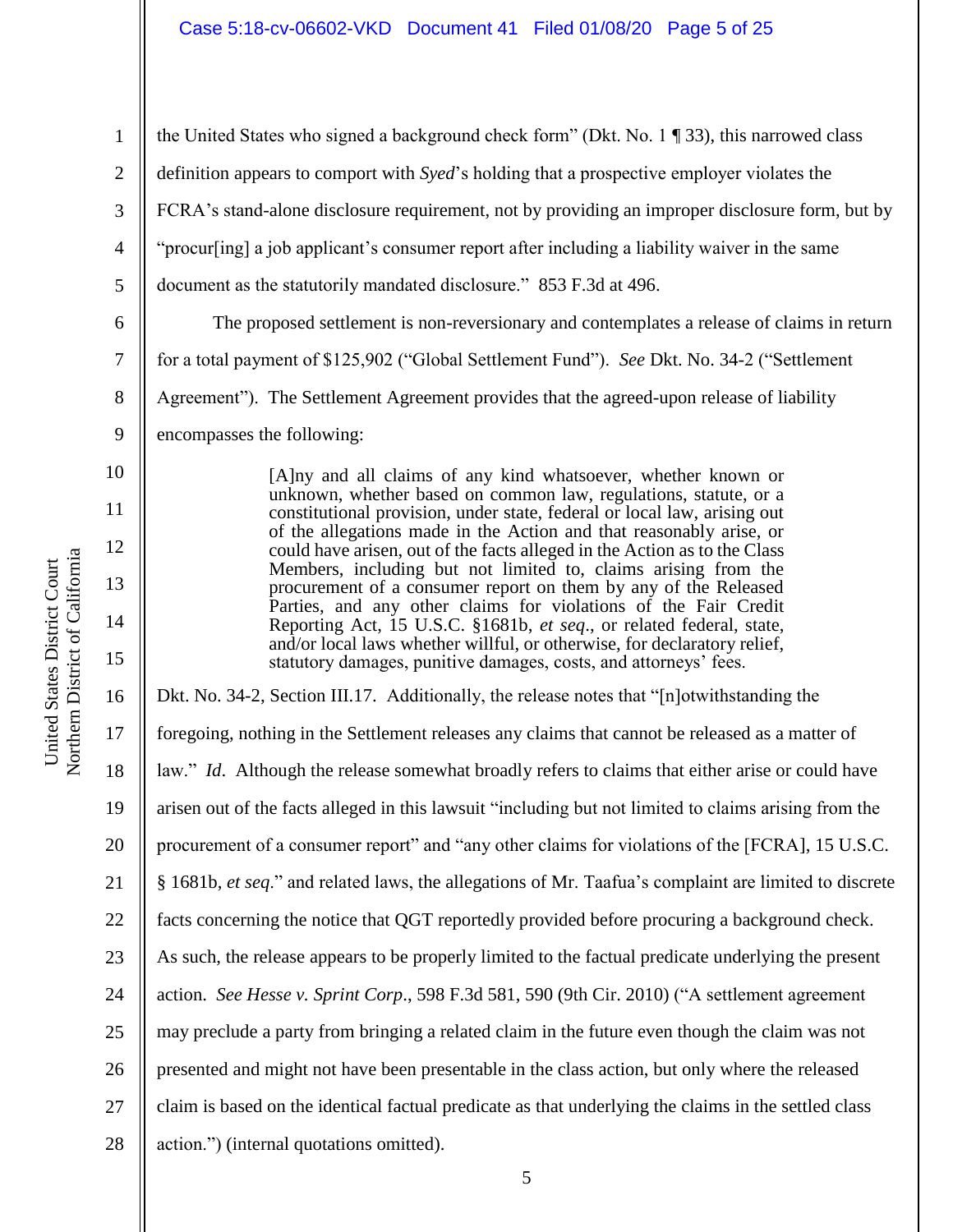#### Case 5:18-cv-06602-VKD Document 41 Filed 01/08/20 Page 6 of 25

1

2

3

4

5

6

7

8

9

10

11

12

13

14

15

16

17

18

19

20

21

22

23

24

From the \$125,902 Global Settlement Fund, the parties anticipate that \$16,000 will be paid to cover settlement administration costs. Additionally, Mr. Taafua's attorneys seek an award of approximately 33.33% of the Global Settlement Fund, or \$41,967.33, plus \$3,000 in costs, for a total of \$44,967.33. Mr. Taafua also requests a \$5,000 service award. Dkt. No. 34-2, Section III.

The remaining \$59,934.67 ("Net Settlement Fund") is to be distributed to an estimated class of  $1,041<sup>5</sup>$  members as to whom 1,476 consumer reports were obtained. Dkt. No. 34-2, Section III.4; Dkt. No. 40 at 2. "The amount of each individual payment will equal the Net Settlement Fund divided by the number of consumer reports obtained for the Settlement Class Members." Dkt. No. 34-2, Section III.4. The number of reports obtained for each member may vary, and individual members may be entitled to more or less money, depending on the number of reports that were obtained for that individual. *Id*. Settlement checks that are not cashed within 180 days of issuance will be void. *Id*., Section III.11.

Any unclaimed portion of the Global Settlement Fund will be given as a *cy pres* award to the Education Fund of the National Association of Consumer Advocates ("NACA"), identified in the moving papers as a non-profit organization. Dkt. No. 34 at 4; Dkt. No. 34-2, Section III.11. In supplemental briefing, the parties further advise that NACA focuses on consumer rights and that its activities include "fostering justice for consumers, promoting consumer legal rights, educating the public about relevant issues, encouraging communication between consumers, consumer advocates and consumer attorneys, and engaging in activities that describe and expose unfair business practices that harm consumers." Dkt. No. 40 at 8. NACA thus appears to meet the test "that there be a driving nexus between the plaintiff class and the *cy pres* beneficiaries." *Dennis v. Kellogg Co.*, 697 F.3d 858, 865 (9th Cir. 2012) (internal quotations and citation omitted). Additionally, the parties and their counsel confirm that they do not have a prior or existing relationship with NACA. Dkt. No. 40 at 8.

25

<sup>26</sup> 27 <sup>5</sup> The number of putative class members is slightly lower than the original estimate of 1,058. In supplemental briefing, the parties advise that  $\overline{O}G\dot{T}$  has determined that due, for example, to surname changes, some of the identified names refer to only one unique individual, rather than to different individuals. Dkt. No. 40 at 2 n.1.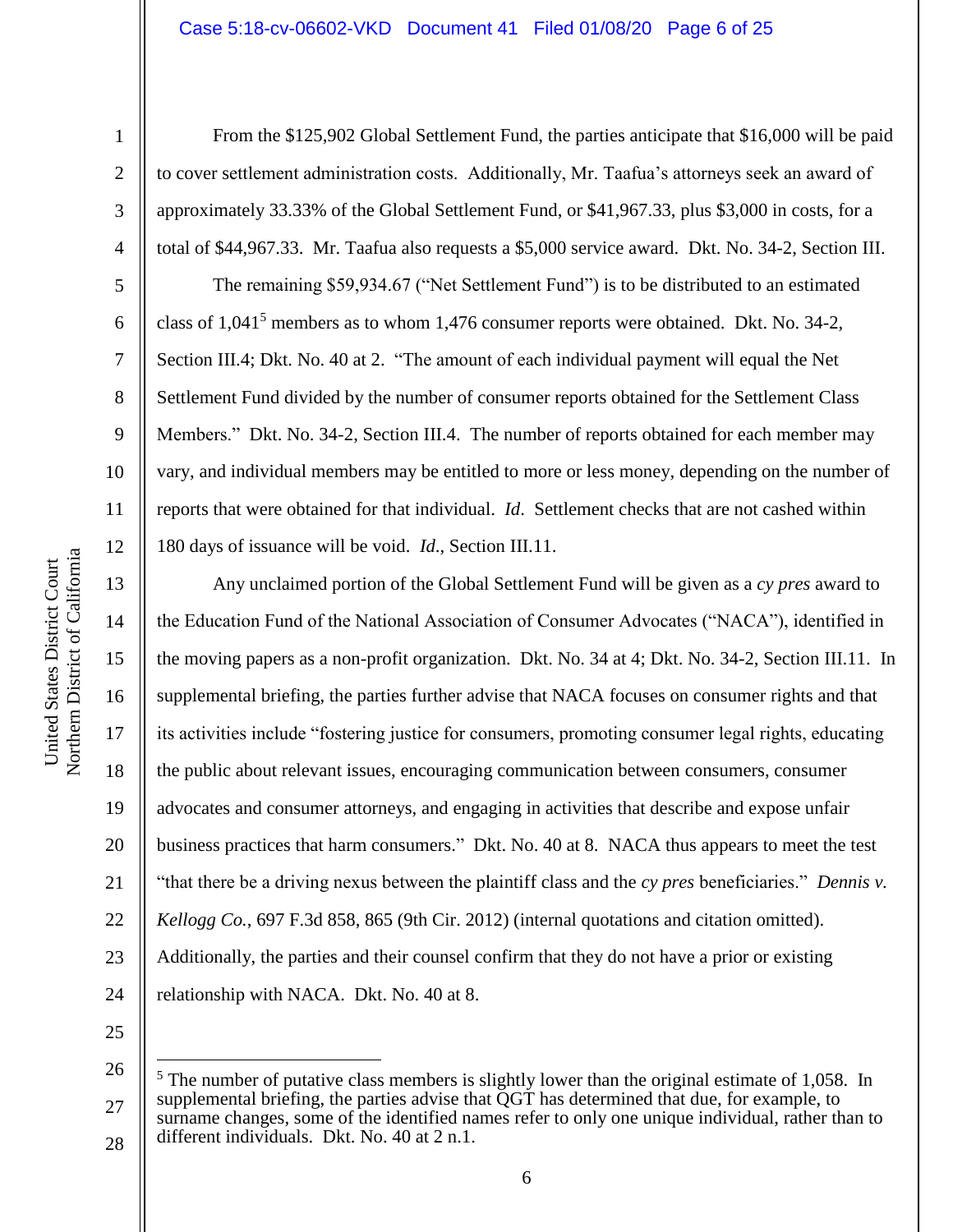1

2

3

4

5

6

7

8

9

10

11

12

13

14

15

16

17

18

The Settlement Agreement provides that the Global Settlement Fund may be increased at QGT's discretion, if (as verified by the settlement administrator) the number of consumer reports QGT procured increases more than 5% over the original estimate of 1,476. However, the Settlement Agreement also provides that Mr. Taafua has the option to terminate the settlement if QGT declines to increase the Global and/or Net Settlement Fund. Dkt. No. 34-2, Section III.7. Additionally, if (as verified by the settlement administrator) the number of putative class members increases more than 5% beyond the current estimate, then no increase in the Global Settlement Fund is contemplated.<sup>6</sup> However, QGT agrees to pay for any resulting increase in the settlement administrative costs. *Id*.

After discussing two potential third party settlement administrators, and using a bid process, the parties agreed to use JND Legal Administration ("JND" or "Settlement Administrator"), which submitted a lower bid. The procedures JND will use to provide notice to the class are discussed in more detail below.

Mr. Taafua now moves for preliminary approval of the settlement. As noted above, QGT does not oppose the motion. For the reasons discussed below, although the Court concludes that Mr. Taafua has standing to pursue this action, he has not demonstrated that Rule 23 class certification is warranted or that the proposed settlement is fair, reasonable and adequate.

## **II. LEGAL STANDARD**

19 20 21 22 23 24 25 Court approval is required for the settlement of Rule 23 class actions. *See* Fed. R. Civ. P. 23(e) ("The claims, issues, or defenses of a certified class—or a class proposed to be certified for purposes of settlement—may be settled, voluntarily dismissed, or compromised only with the court's approval."). The Ninth Circuit has declared that a strong judicial policy favors settlement of Rule 23 class actions. *Class Plaintiffs v. City of Seattle*, 955 F.2d 1268, 1276 (9th Cir. 1992). However, no broad presumption of fairness applies to such settlements. *Roes v. SFBSC Mgmt., LLC*, 944 F.3d 1035, 2019 WL 6721190, at \*10 (9th Cir. 2019). And where the parties reach a

26

<sup>27</sup> 28  $6$  At oral argument, the parties indicated that they expect the number of putative class members may decrease, not increase. As noted above, the parties' supplemental briefing indicates that the size of the putative class has, in fact, decreased from the original estimate due to name changes.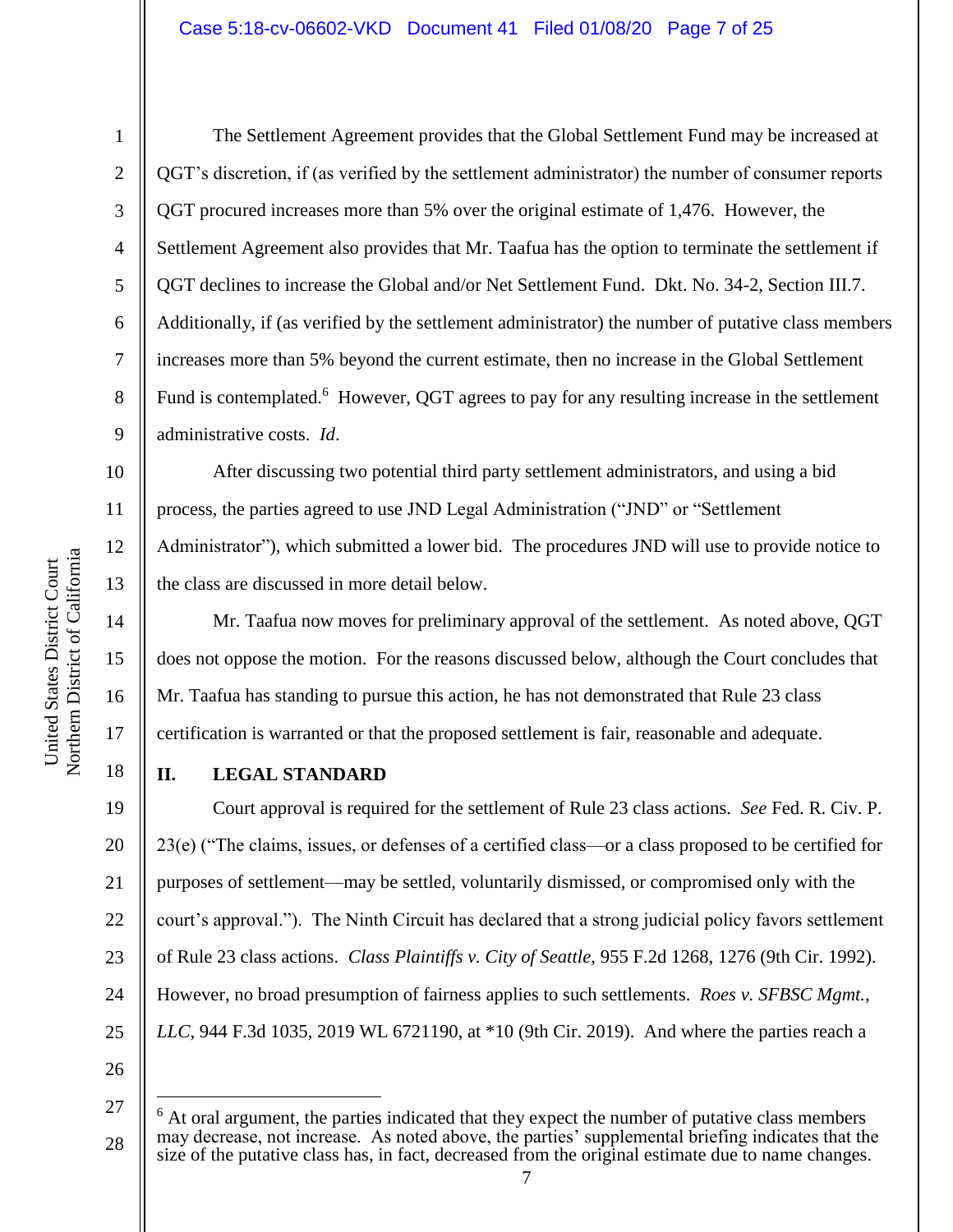1 2 3 4 5 6 7 8 settlement before class certification, courts must "employ[] extra caution and more rigorous scrutiny," *id.*, and "peruse the proposed compromise to ratify both the propriety of the certification and the fairness of the settlement," *Staton v. Boeing Co.*, 327 F.3d 938, 952 (9th Cir. 2003). *See also In re Bluetooth Headset Products Liability Litig.*, 654 F.3d 935, 946 (9th Cir. 2011) ("Prior to formal class certification, there is an even greater potential for a breach of fiduciary duty owed the class during settlement. Accordingly, such agreements must withstand an even higher level of scrutiny for evidence of collusion or other conflicts of interest than is ordinarily required under Rule 23(e) before securing the court's approval as fair.").

First the Court must assess whether a class exists. *Staton*, 327 F.3d at 952. Second, the Court must assess whether the proposed settlement is "fundamentally fair, adequate, and reasonable," considering "the settlement taken as a whole, rather than the individual component parts, that must be examined." *Id*. (internal quotations and citation omitted).

## **III. DISCUSSION**

### **A. Standing**

15 16 17 18 19 20 21 22 23 24 25 26 Preliminarily, the Court addresses Mr. Taafua's standing to pursue the claims asserted in this action.<sup>7</sup> Under Article III of the United States Constitution, federal courts have jurisdiction to decide only actual "Cases" or "Controversies," U.S. Const., art. III, § 2, and Mr. Taafua has standing to sue if he "(1) suffered an injury in fact, (2) that is fairly traceable to the challenged conduct of the defendant, and (3) that is likely to be redressed by a favorable judicial decision." *Spokeo, Inc.*, 136 S. Ct. at 1547; *see also Lujan v. Defenders of Wildlife*, 504 U.S. 555, 560-61 (1992). Mr. Taafua's claimed injury must be both "particularized" and "concrete." A "particularized" injury is one that "'affect[s] the plaintiff in a personal and individual way.'" *Spokeo, Inc.*, 136 S. Ct. at 1548 (quoting *Lujan*, 504 U.S. at 560 n.1)). A "concrete" injury "must actually exist" and must be "real, and not abstract." *Id*. To assert a "concrete" injury, a plaintiff cannot simply "allege a bare procedural violation, divorced from any concrete harm, and satisfy

 $\overline{a}$ 

9

10

11

12

13

<sup>27</sup>

<sup>28</sup>  $<sup>7</sup>$  Although Mr. Taafua argues that standing is a factor to consider in assessing the risks of</sup> litigation, the issue of Mr. Taafua's standing to pursue the present litigation implicates the Court's jurisdiction over this action. Accordingly, the Court addresses this issue at the outset.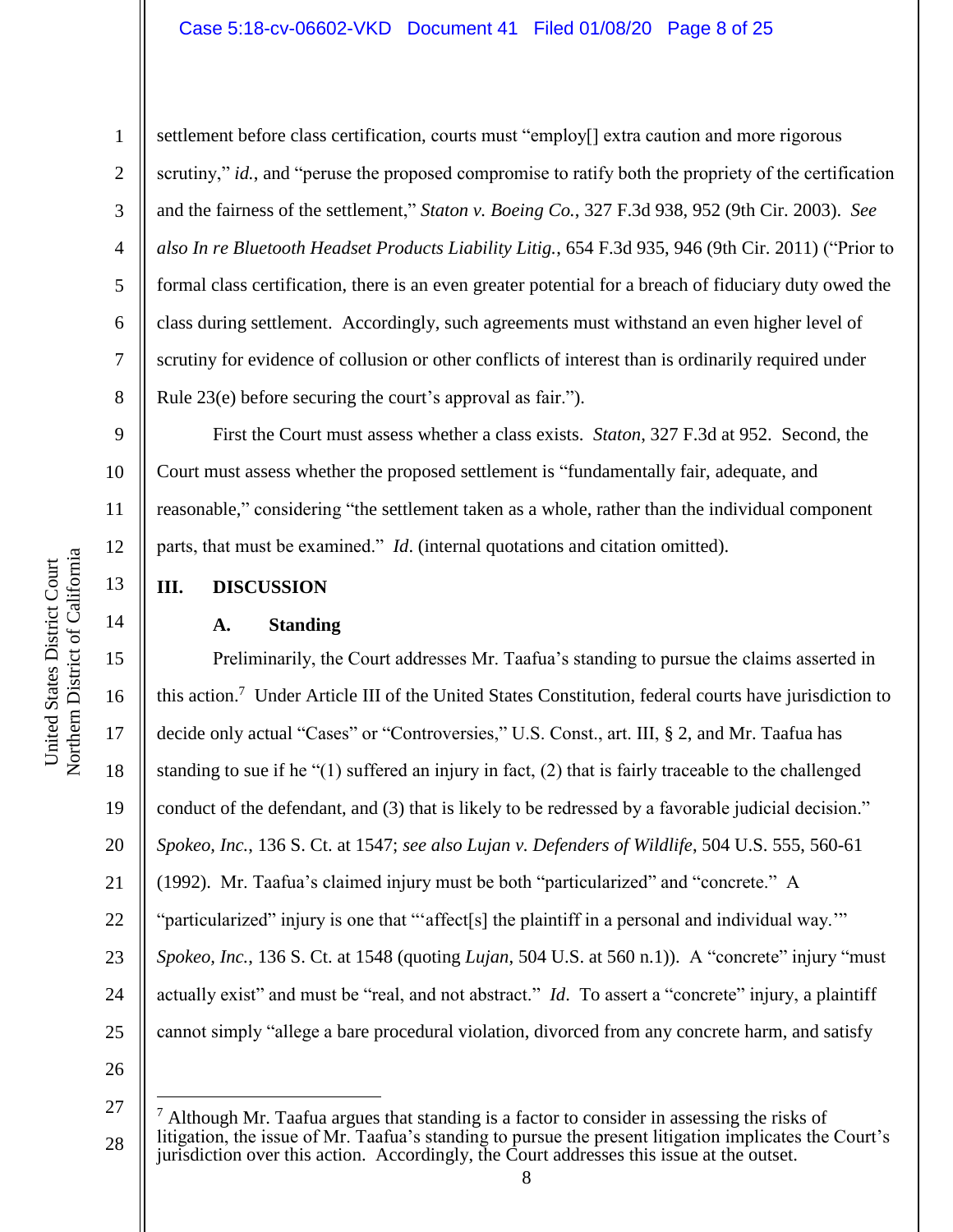the injury-in-fact requirement of Article III." *Id*. at 1549.

In the FCRA context, the Ninth Circuit has noted that "[t]he disclosure requirement at issue, 15 U.S.C. § 1681b(b)(2)(A)(i), creates a right to information by requiring prospective employers to inform job applicants that they intend to procure their consumer reports as part of the employment application process." *Syed*, 853 F.3d at 499. Additionally, "[t]he authorization requirement, §  $1681b(b)(2)(A)(ii)$ , creates a right to privacy by enabling applicants to withhold permission to obtain the report from the prospective employer, and a concrete injury when applicants are deprived of their ability to meaningfully authorize the credit check." *Id*. "By providing a private cause of action for violations of Section 1681b(b)(2)(A), Congress has recognized the harm such violations cause, thereby articulating a "'chain[ ] of causation that will give rise to a case or controversy.'" *Id*. (quoting *Spokeo*, 136 S.Ct. at 1549).

Here, Mr. Taafua alleges that QGT violated his individual statutory rights under the FCRA by including an extraneous liability waiver in its disclosure form; that he was "confused" by QGT's "standard form document and did not understand that [QGT] would be requesting a 'consumer report' as defined in the FCRA"; and that QGT proceeded to "obtain[ ] a consumer report" without a valid authorization. Dkt. No. 1 ¶¶ 10, 32. These allegations are sufficient to establish that Mr. Taafua suffered a particularized and concrete injury giving rise to an Article III case or controversy. *See Syed*, 853 F.3d at 499-500 (concluding that the plaintiff's claims were sufficient to infer that he was deprived of his statutory rights under the FCRA and was not aware that he was signing a waiver authorizing a credit check when he signed the disclosure form at issue); *Brown v. Core-Mark Int'l, Inc.*, No. 18-cv-07451- JCS, 2019 WL 2076708, at \*4 (N.D. Cal. May 10, 2019) (same).

23

24

Accordingly, Mr. Taafua has standing to pursue the asserted claims.

## **B. Rule 23 Class Certification Concerns**

25 26 27 28 The Court next considers the propriety of class certification. Mr. Taafua bears the burden of establishing, by a preponderance of the evidence, that class certification is appropriate under Rule 23. *Wal-Mart Stores, Inc. v. Dukes*, 564 U.S. 338, 350 (2011) ("A party seeking class certification must affirmatively demonstrate his compliance with the Rule—that is, he must be

1

2

3

4

5

6

7

8

9

10

11

12

13

14

15

16

17

18

19

20

21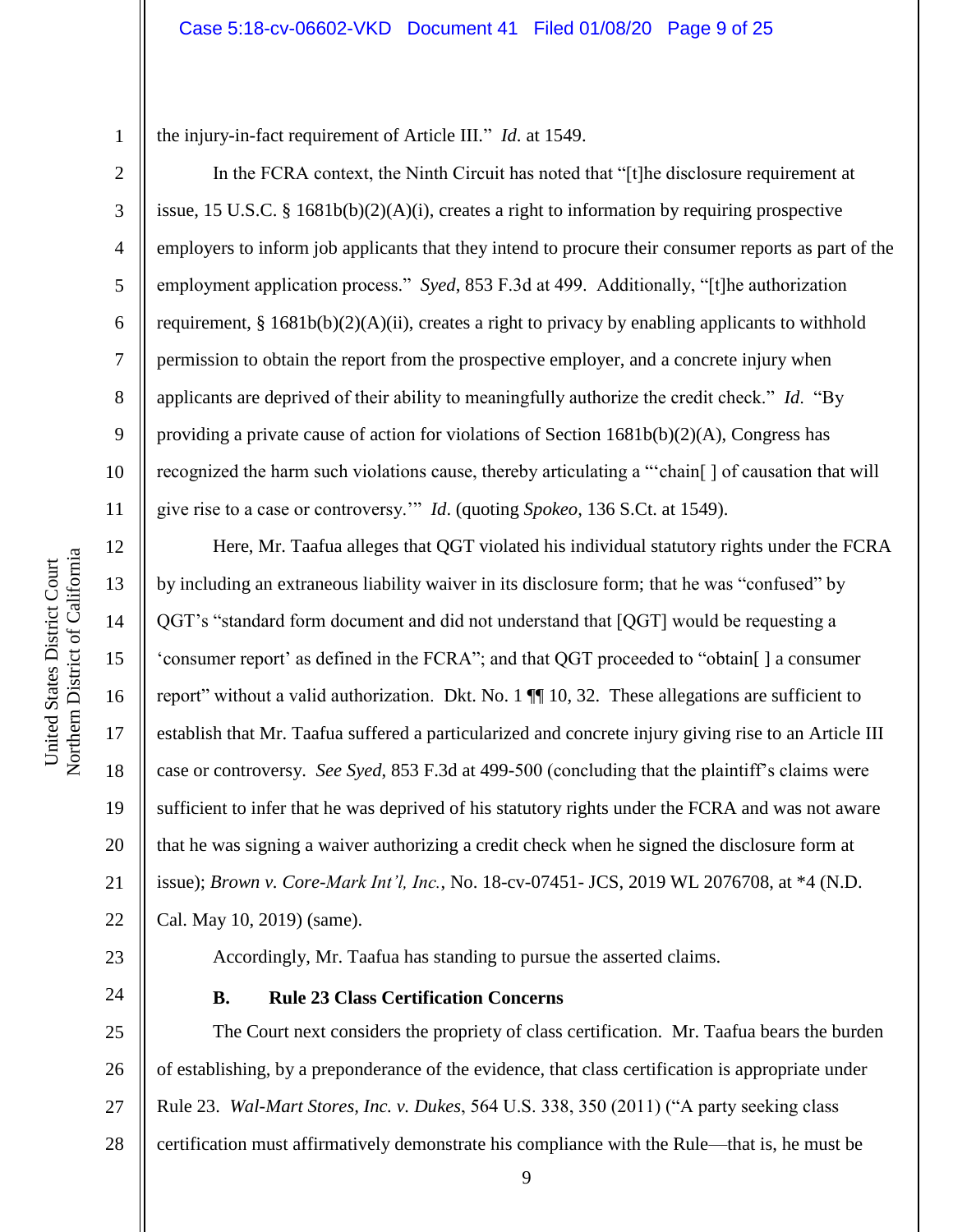2 3 4 5 6 7 8 9 prepared to prove that there are in fact sufficiently numerous parties, common questions of law or fact, etc."). Class certification under Rule 23 requires two steps. First, Mr. Taafua must satisfy the four prerequisites under Rule 23(a), namely numerosity, commonality, typicality and adequacy of representation. *Id*. at 349. Additionally, Mr. Taafua must show that at least one of the bases for certification under Rule 23(b) is met. *Amchem. Prods., Inc. v. Windsor*, 521 U.S. 591, 614 (1997). Here, Mr. Taafua seeks certification under Rule 23(b)(3) and therefore must show that "questions" of law or fact common to class members predominate over any questions affecting only individual members, and that a class action is superior to other available methods for fairly and efficiently adjudicating the controversy." Fed. R. Civ. P. 23(b)(3).

**1. Rule 23(a) Certification**

#### **a. Numerosity**

The Court has no concerns regarding numerosity. Under Rule 23(a), the class must be "so numerous that joinder of all members is impracticable." Fed. R. Civ. P. 23(a)(1). While there is no fixed number for this requirement, courts generally find that numerosity is satisfied for classes consisting of 40 or more members. *In re Facebook, Inc. PPC Advertising Litig.*, 282 F.R.D. 446, 452 (N.D. Cal. 2012). Here, the numerosity requirement is met as there are 1,041 putative class members.

18

1

10

11

12

13

14

15

16

17

#### **b. Commonality**

19 20 21 22 23 24 25 26 27 28 The Court also has no concerns regarding commonality. Rule  $23(a)(2)$  requires "questions" of law or fact common to the class." Fed. R. Civ. P.  $23(a)(2)$ . A question is common where "it is capable of classwide resolution—which means that determination of its truth or falsity will resolve an issue that is central to the validity of each one of the claims in one stroke." *Dukes*, 564 U.S. at 350. "What matters to class certification . . . is not the raising of common 'questions'—even in droves—but rather the capacity of a classwide proceeding to generate common answers apt to drive the resolution of the litigation." *Id*. (citation omitted). A single common question is sufficient to satisfy Rule 23(a)(2). *Id*. at 359. In the present matter, there are at least two common contentions that apply to every putative class members' claim: (1) whether QGT's disclosure form contained an extraneous liability waiver and, if so, (2) whether QGT procured a consumer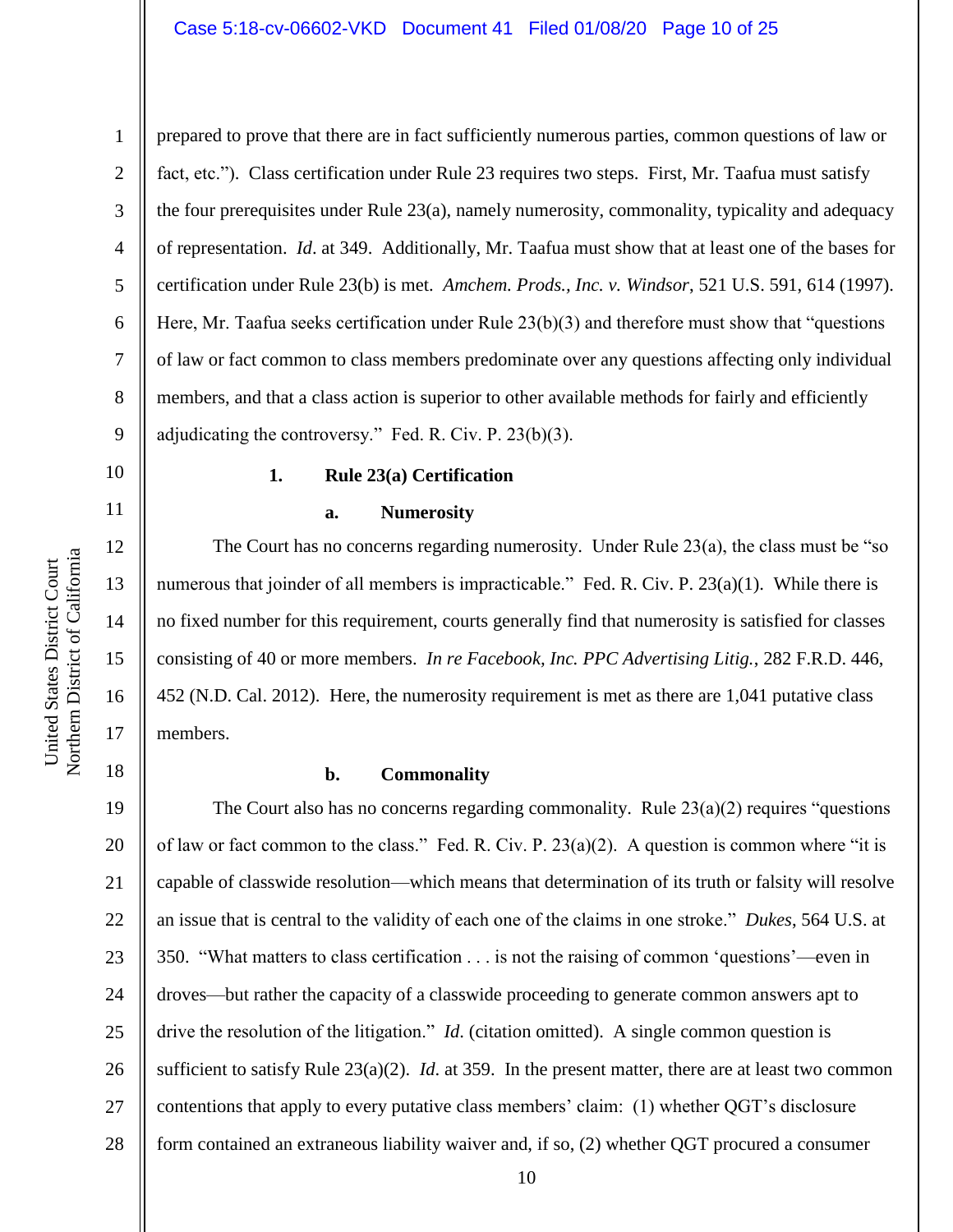2 report for the subject putative class member without proper authorization. Accordingly, the commonality requirement is met.

# 3

4

5

6

7

8

9

10

11

12

13

14

15

16

1

### **c. Typicality**

On the record presented, the Court has concerns about typicality. Rule 23(a) requires that "the claims or defenses of the representative parties are typical of the claims or defenses of the class." Fed. R. Civ. P. 23(a)(3). "The purpose of the typicality requirement is to assure that the interest of the named representative aligns with the interests of the class," and the "test of typicality is whether other members have the same or similar injury, whether the action is based on conduct which is not unique to the named plaintiffs, and whether other class members have been injured by the same course of conduct." *Hanon v. Dataproducts Corp*., 976 F.2d 497, 508 (9th Cir. 1992) (quotations and citations omitted). The typicality requirement is satisfied where representative claims "are reasonably coextensive with those of absent class members; they need not be substantially identical." *Staton*, 327 F.3d at 957 (internal quotations and citation omitted). However, "class certification is inappropriate where a putative class representative is subject to unique defenses which threaten to become the focus of the litigation." *Hanon*, 976 F.2d at 508 (internal quotations and citation omitted).

17 18 19 20 21 22 23 24 25 26 27 28 Here, Mr. Taafua's claims are typical of the class in some respects, but not typical in others. QGT's alleged conduct was uniform across the entire class, and each class member reportedly suffered the same injury. Specifically, QGT is alleged to have procured one or more consumer reports for each putative class member, after having provided the class member with a disclosure form that included an extraneous liability waiver. However, there is an issue whether Mr. Taafua's claims timely were filed within the statute of limitations. The FCRA requires a plaintiff to bring his claims within "2 years after the date of discovery by the plaintiff of the violation that is the basis for such liability" or "5 years after the date on which the violation that is the basis for such liability occurs," whichever is earlier. 15 U.S.C. § 1681p. QGT contends that its employment offer letter conditioned employment on passing a background check, and Mr. Taafua therefore knew or should have known, at least several years prior to filing this suit, that QGT conducted a background check when he was hired in 2015. Mr. Taafua asserts that he was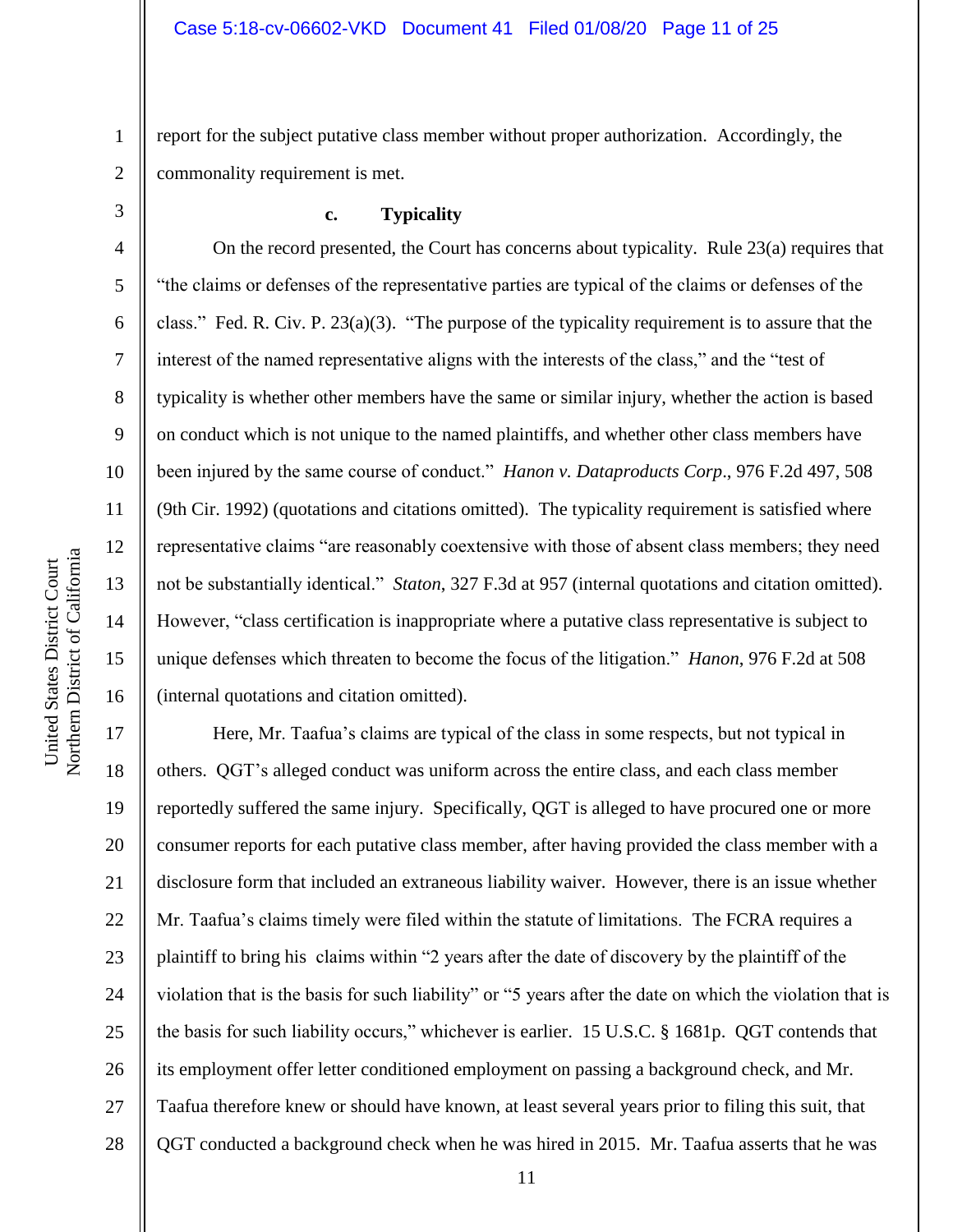unaware of QGT's background check until he received his personnel file from QGT sometime in 2018, well within the two-year limitations period. Dkt. No. 40 at 3.

To satisfy the typicality requirement, Mr. Taafua "need not prove that [he] is immune from any possible defense, or that h[is] claim will fail only if every other class member's claim also fails." *Fitzhenry-Russell v. Dr. Pepper Snapple Group, Inc.*, 326 F.R.D. 592, 608 (N.D. Cal. 2018) (internal quotations and citation omitted). "Instead, [he] must establish that [he] is not subject to a defense that is not typical of the defenses which may be raised against other members of the proposed class." *Id*. (internal quotations and citation omitted). Some courts have concluded that the typicality requirement is not met where the named plaintiff faces a significant statute of limitations problem that is not shared by other members of the putative class. *See, e.g., Plascencia v. Lending 1st Mortgage, LLC*, 259 F.R.D. 437, 444 (N.D. Cal. 2009) (concluding that the typicality requirement was not met where the plaintiffs' claim depended upon an exception to the statute of limitations and the limitations issue was "a major issue in the defense of [that] claim."); *Burton v. Mountain West Farm Bureau Mut. Ins. Co.*, 214 F.R.D. 598, 609 (D. Mont. 2003) (concluding that a proposed intervenor's claim was not typical of the class where that claim arose outside the limitations period).

17 18 19 20 21 22 23 24 25 26 27 28 However, courts have come to different conclusions where a limitations defense applies to the named plaintiff and some but not all class members. Recently, two courts in this district have concluded that a statute of limitations issue did not preclude class certification, or approval of a proposed class settlement, where other members of the class were also very likely subject to the same limitations defense as the class representatives. *See, e.g., Corcoran v. CVS Health*, No. 15 cv-03504-YGR, 2019 WL 6250972, at \*5 (N.D. Cal. Nov. 22, 2019) (concluding that the typicality requirement was satisfied where, in view of a lengthy class period, other class members were "very likely to be subjected to the same statute of limitations defense as both [class representatives]," and the class representatives therefore were not "*uniquely* subjected to the statute of limitations."); *Schofield v. Delta Air Lines, Inc.*, No. 18-cv-00382-EMC, 2019 WL 955288, at \*3-\*4 (N.D. Cal. Feb. 27, 2019) (concluding, in a suit over the FCRA stand-alone requirement, that the typicality requirement was met where "all class members, including the

1

2

3

4

5

6

7

8

9

10

11

12

13

14

15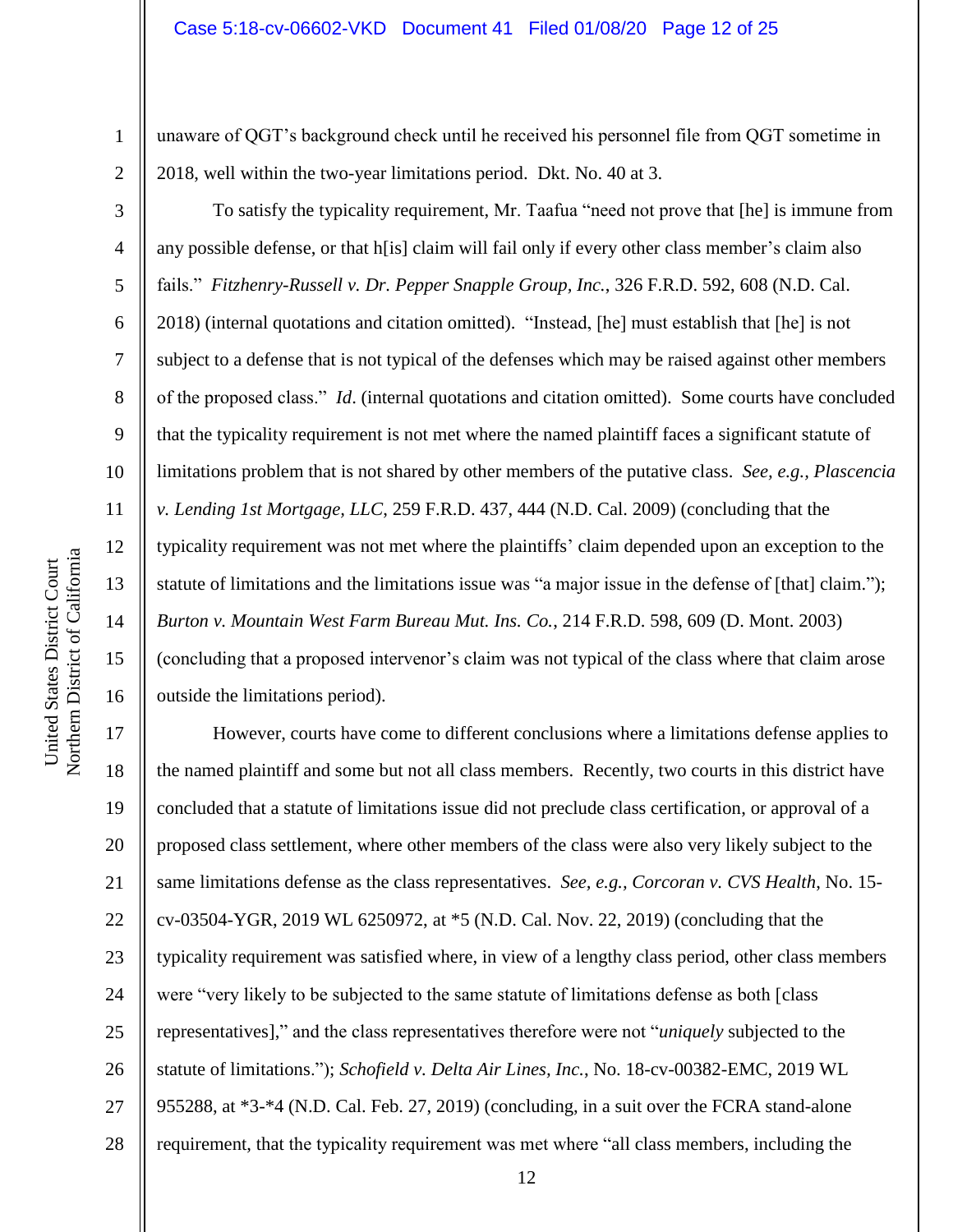### Case 5:18-cv-06602-VKD Document 41 Filed 01/08/20 Page 13 of 25

named class representative, will likely face the same challenge with respect to a statute of limitations defense.").<sup>8</sup> By contrast, at least one court has concluded that the typicality requirement was not met where a statute of limitations defense affected the claims of the named plaintiffs and those of a subclass, but not other class members. *See Vizzi v. Mitsubishi Motors N. Am., Inc.*, No. SACV 08-00650-JVS (RNBx), 2010 WL 11515266, at \*3 (C.D. Cal. Feb. 22, 2010). In *Vizzi*, the court was particularly concerned that the potential untimeliness of the named plaintiffs' claims was a significant risk factor the named plaintiffs shared with the subclass, but not a risk factor for the other class members. *Id*. at \*2 ("Although Vizzi's claim is typical of others in that he owns a black Mitsubishi vehicle with a model year within the 2000–2008 period, and his legal claims arising from the paint delamination would be similar to others in the class, his case is atypical because it may be subject to a statute of limitations defense unique to his claim and the claims of a subclass, while other class members do not face the same difficulty.").

As described above, the parties have agreed to a settlement that encompasses all employees/employment applicants, including Mr. Taafua, for whom QGT procured consumer reports during a five-year period preceding the filing of the present action. Given the length of the settlement class period, approximately half of the class will be subject to a defense that their claims were not timely filed within the two-year statute of limitations, while the other half of the class will not have to contend with this defense at all. Indeed, the parties' supplemental briefing indicates that approximately half of the 1,476 consumer reports in question were obtained outside the two-year limitations period. Dkt. No. 40 at  $2.9$  While Mr. Taafua's claims are not "uniquely" subject to the statute of limitations defense, his claims are typical of only about half the class and

 $\overline{a}$ 

\*2.

28

<sup>8</sup> Additionally, the distribution of the settlement funds in *Schofield* appears to have been structured in a way that accounted for limitations issues among various class members, such that members with older claims received a smaller share of the settlement. *See Schofield*, 2019 WL 955288 at

1

2

3

4

5

6

7

8

9

10

11

12

13

14

15

16

17

18

19

<sup>21</sup> 22

<sup>23</sup>

<sup>24</sup>

<sup>25</sup> 26 27 9 In supplemental briefing, QGT suggests that the statute of limitations is not a significant issue because neither Mr. Taafua's claims, nor those of any putative class member, fall outside the FCRA's five-year limitation period. Dkt. No. 40 at 4-5. As discussed above, the FCRA provides that claims must be brought within two years of discovery of the violation or five years after the violation occurs, *whichever is earlier*. 15 U.S.C. § 1681p. QGT's assertions about the five-year limitations period therefore are irrelevant.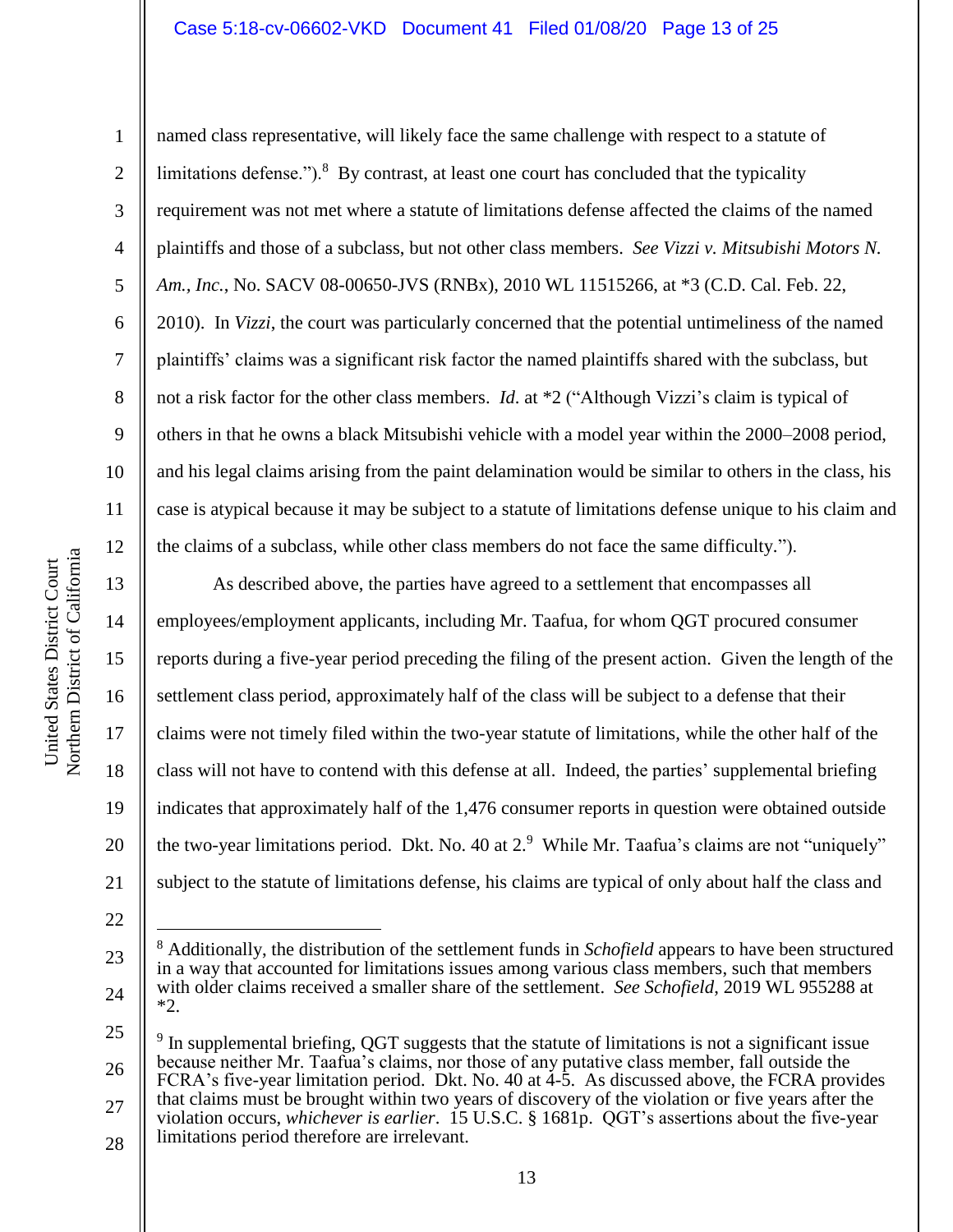1 are atypical of the other half.

2

3

4

5

6

7

8

9

10

11

12

13

14

15

16

17

18

19

20

21

22

23

 $\overline{a}$ 

The Court expresses no opinion regarding the strength of QGT's limitations defense or of Mr. Taafua's assertions concerning his discovery of the alleged violations. Nevertheless, for the purpose of assessing the propriety of the settlement, and under the particular circumstances presented here, the Court concludes, as in *Vizzi¸* that Mr. Taafua's claims do not satisfy the typicality requirement because the potential statute of limitations issue poses a significant procedural hurdle that does not affect a considerable portion of the putative class's claims. Indeed, the statute of limitations issue appears to be the only notable hurdle to the relief sought in this action. As discussed above, *Syed* provides considerable clarity regarding Mr. Taafua's claims, particularly with respect to issues of standing and willfulness.<sup>10</sup> *See Syed*, 853 F.3d at 496; *see also Gilberg v. Cal. Check Cashing Stores, LLC*, 913 F.3d 1169, 1173 (9th Cir. 2019) ("*Syed* held that 'a prospective employer violates Section 1681b(b)(2)(A) when it procures a job applicant's consumer report after including a liability waiver in the same document as the statutorily mandated disclosure."").<sup>11</sup>

As such, there is a real possibility that class members who have no limitations issues would be harmed by the time and preoccupation Mr. Taafua and other affected class members would have to devote to such defenses. Additionally, the Court cannot disregard the possibility that the potential weakness of Mr. Taafua's claims resulted in a lower settlement for the class as a whole, particularly for those class members whose claims have no such timing issues. Moreover, there is no "broad composition of the representative parties" that might adequately represent the interests of any subclass of members who do not face similar limitations issues that affect Mr.

25 26  $11$  In his moving papers, Mr. Taafua argued that issues regarding his standing to pursue his claims would have been complicated by "evidence showing the allegedly non-compliant disclosure was followed by a compliant disclosure administered to the putative class." Dkt. No. 34 at 19. Nevertheless, at oral argument, Mr. Taafua's counsel stated that they may have been mistaken

27 about the issuance of any corrective notice, and as noted above, QGT stated that all disclosure forms used during the relevant period were substantively the same. In any event, QGT seemed to acknowledge that a subsequent corrective notice would not cure a FCRA violation that had already

<sup>24</sup> <sup>10</sup> Although *Syed* appears to provide an important ruling that is directly relevant to Mr. Taafua's claims, he did not cite to that decision in his moving papers.

<sup>28</sup> occurred.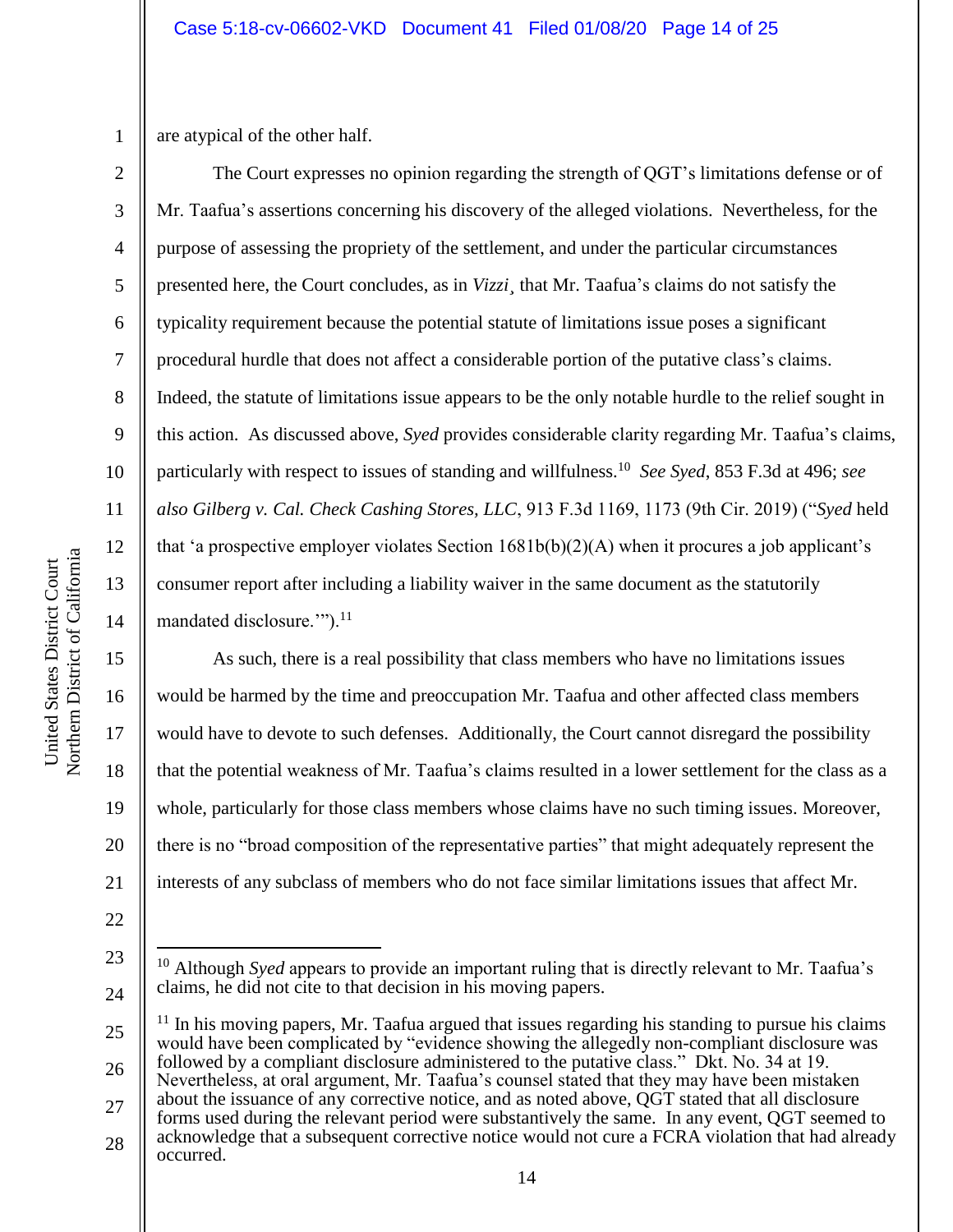Taafua. *Cf. Hanlon v. Chrysler Corp.*, 150 F.3d 1011, 1020 (9th Cir. 1998) (affirming a finding of typicality in view of the "broad composition of the representative parties" and the "narrow focus" of the requested relief), *overruled on other grounds by Wal-Mart v. Dukes*, 564 U.S. 338 (2011).

Accordingly, the Court concludes that Mr. Taafua's claims are not typical of the class as a whole.

7

8

9

10

11

12

13

14

15

16

17

18

19

1

2

3

4

5

### **d. Adequacy of Representation**

For much the same reasons, the Court also has concerns regarding adequacy of representation. Rule 23(a) requires that "the representative parties will fairly and adequately protect the interests of the class." Fed. R. Civ. P. 23(a)(4). In assessing this factor, the Court addresses two legal issues, i.e., whether Mr. Taafua and his counsel (1) have any conflicts of interest with other class members, and (2) will prosecute the action vigorously on behalf of the class. *Staton*, 327 F.3d at 957. On the record presented, the Court finds no reason to question the competence or experience of Mr. Taafua's counsel. However, because Mr. Taafua faces a potential statute of limitations defense that approximately half of the class does not, his claims are significantly weaker than those of class members with indisputably timely claims. These circumstances suggest that Mr. Taafua has a conflict of interest that has not been adequately addressed and which may have affected the agreed-upon settlement amount. The Court concludes that Mr. Taafua, alone, does not adequately represent the interests of the class as a whole due to this conflict of interest.

# 20

21

## **2. Rule 23(b)(3) Certification**

22 23 24 25 26 Mr. Taafua seeks to certify the proposed class under Rule  $23(b)(3)$ , which requires that "the questions of law or fact common to class members predominate over any questions affecting only individual members" and "that a class action is superior to other available methods for fairly and efficiently adjudicating the controversy." Fed. R. Civ. P. 23(b)(3). Based on its review of the record the Court concludes that while the superiority requirement is satisfied, the predominance requirement is not.

27 28 In determining whether "a class action is superior to other available methods for fairly and efficiently adjudicating the controversy," courts consider four nonexclusive factors: (1) the class

<sup>6</sup>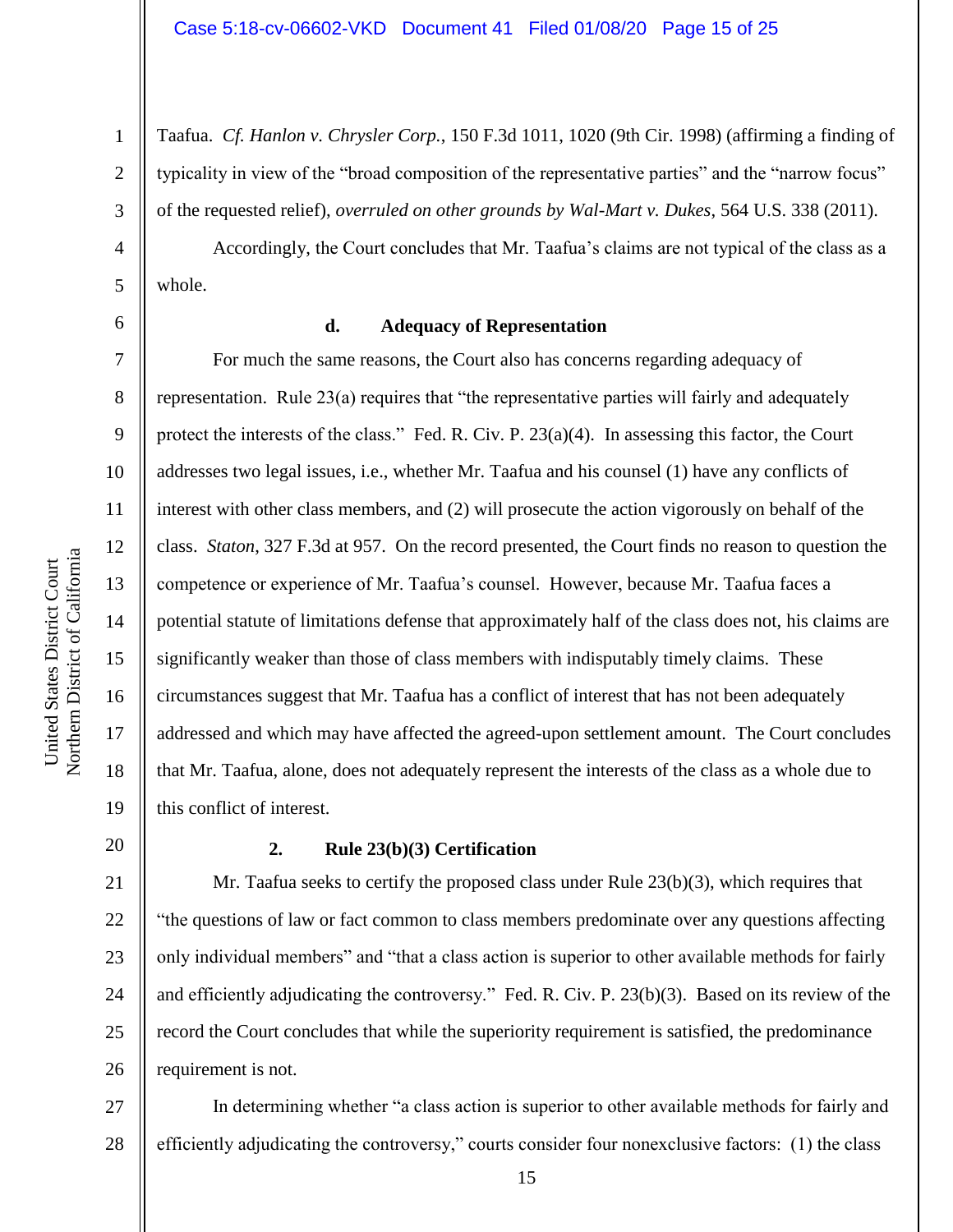#### Case 5:18-cv-06602-VKD Document 41 Filed 01/08/20 Page 16 of 25

11

1

2 3 4 5 6 7 8 9 10 12 members' interests in individually controlling the prosecution or defense of separate actions; (2) the extent and nature of any litigation concerning the controversy already commenced by or against the class; (3) the desirability of concentrating the litigation of the controversy in the particular forum; and (4) the difficulties likely to be encountered in managing a class action. Fed. R. Civ. P. 23(b)(3). Mr. Taafua has met the superiority requirement. The record presented indicates that the damages at issue likely are not great enough for individual putative class members to want to litigate separate actions against QGT. Additionally, at oral argument, the parties were unable to identify any other litigation already commenced by or against the class.<sup>12</sup> Dkt. No. 39. Handling the 1,041 individual cases in a single class action is a more efficient use of the Court's and parties' resources and the most economical way to resolve common questions about defendants' alleged FCRA violations. Further, the present forum is appropriate,<sup>13</sup> and there are no obvious difficulties in managing this case as a class action.

However, the Court concludes that Mr. Taafua has not satisfied the predominance inquiry. Even when a plaintiff establishes that Rule 23(a)'s commonality requirement is met by the existence of common questions of law or fact, "the predominance criterion is far more demanding," *Amchem Products, Inc.*, 521 U.S. at 624, and "tests whether proposed classes are sufficiently cohesive to warrant adjudication by representation." *Id*. at 623. In assessing predominance, the Court "asks whether the common, aggregation-enabling, issues in the case are more prevalent or important than the non-common, aggregation-defeating, individual issues." *Tyson Foods, Inc. v. Bouaphakeo*, 136 S.Ct. 1036, 1045 (2016) (internal quotations and citations omitted). Here, Mr. Taafua has shown that the issues in dispute concern QGT's allegedly unlawful disclosure form, which was used to procure one or more consumer reports for all class

23

 $\overline{a}$ 

22

27 28  $13$  As discussed above, OGT previously sought to transfer this matter to the Eastern District of Pennsylvania for convenience pursuant to  $28$  U.S.C. § 1404(a). QGT did not dispute that venue is proper in the Northern District of California. Dkt. No. 25.

Northern District of California Northern District of California United States District Court United States District Court

13

14

15

16

17

18

19

20

<sup>24</sup> 25 26  $12$  Defense counsel alluded to a separate wage-and-hour class action that was filed against OGT at some point in time. Defense counsel, however, state that their firm was not involved in that matter; and, while counsel acknowledged the possibility that some of the wage-and-hour class members may overlap with the settlement class in question here, neither side identified any other pending lawsuits concerning the FCRA claims at issue in the present action.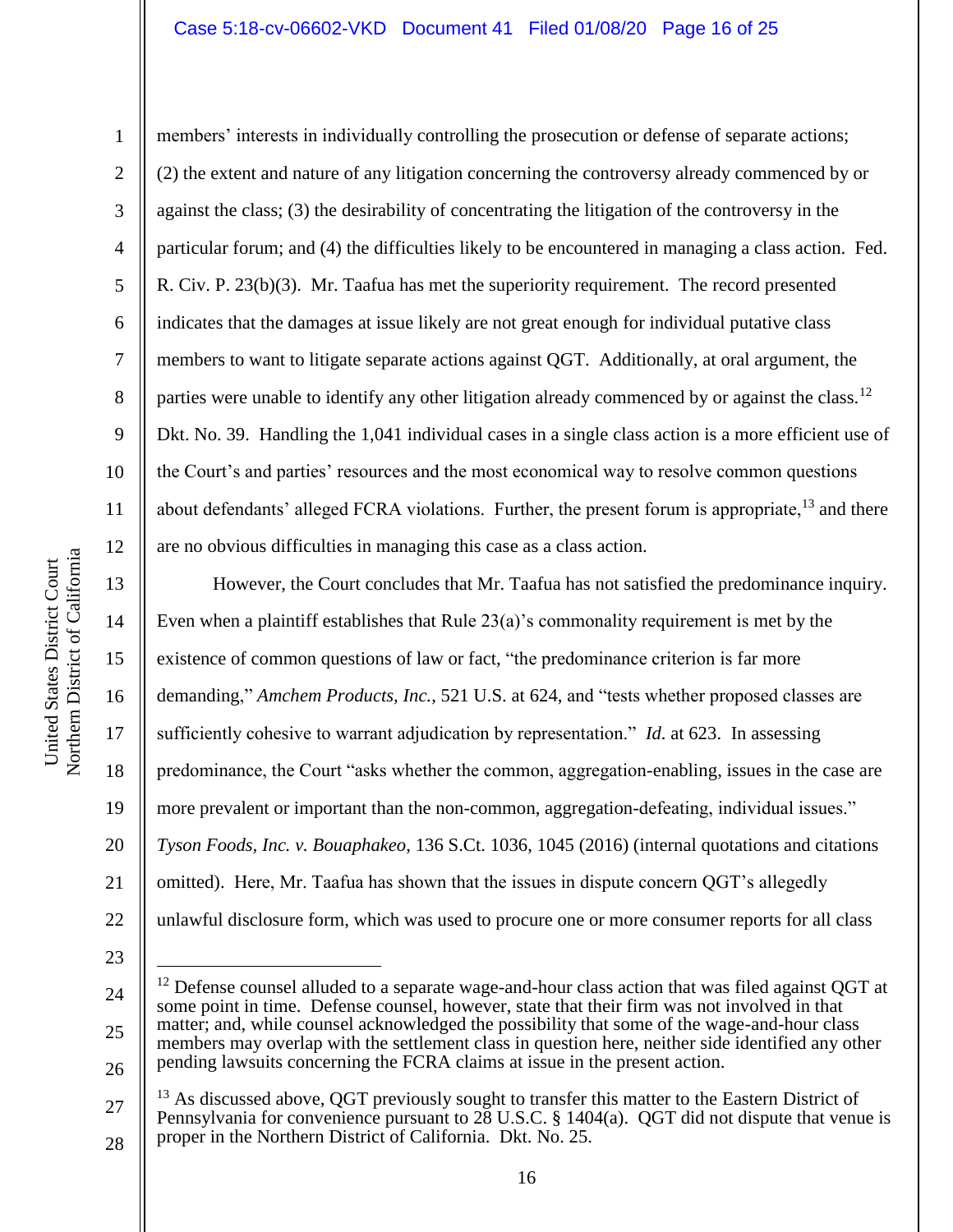1 2 3 4 5 6 7 8 9 10 11 12 13 14 15 16 17 18 19 20 21 22 23 24 25 26 27 members during the putative class period. However, for Mr. Taafua and approximately half of the class members, QGT's liability will depend on whether they can overcome QGT's statute of limitations defense.<sup>14</sup> For this half of the class, statute of limitations issues are at least as significant as disputed issues concerning QGT's allegedly unlawful disclosure form. In sum, for purposes of settlement, the Court concludes that provisional certification of a Rule 23 class is not appropriate. **C. The Proposed Settlement Is Not Fair, Reasonable, or Adequate** Rule 23(e) "requires the district court to determine whether a proposed settlement is fundamentally fair, adequate, and reasonable." *Hanlon.*, 150 F.3d at 1026 In making that determination, district courts consider several factors, including: the strength of the plaintiffs' case; the risk, expense, complexity, and likely duration of further litigation; the risk of maintaining class action status throughout the trial; the amount offered in settlement; the extent of discovery completed and the stage of the proceedings; the experience and views of counsel; the presence of a governmental participant; and the reaction of the class members to the proposed settlement. *Id.* The 2018 amendments to Rule 23 require the Court to consider a similar list of factors before approving a settlement, including whether: (A) the class representatives and class counsel have adequately represented the class; (B) the proposal was negotiated at arm's length; (C) the relief provided for the class is adequate, taking into account: (i) the costs, risks, and delay of trial and appeal; (ii) the effectiveness of any proposed method of distributing relief to the class, including the method of processing classmember claims; (iii) the terms of any proposed award of attorney's fees, including timing of payment; and  $\overline{a}$  $14$  The record also suggests that the amount of damages to which each putative class member is entitled will vary, depending on how many consumer reports were procured for that individual. However, individualized damages alone do not defeat Rule 23(b)(3) certification. *Tyson Foods*, 136 S.Ct. at 1045; *Leyva v. Medline Indus., Inc*., 716 F.3d 510, 514 (9th Cir. 2013).

Northern District of California Northern District of California United States District Court United States District Court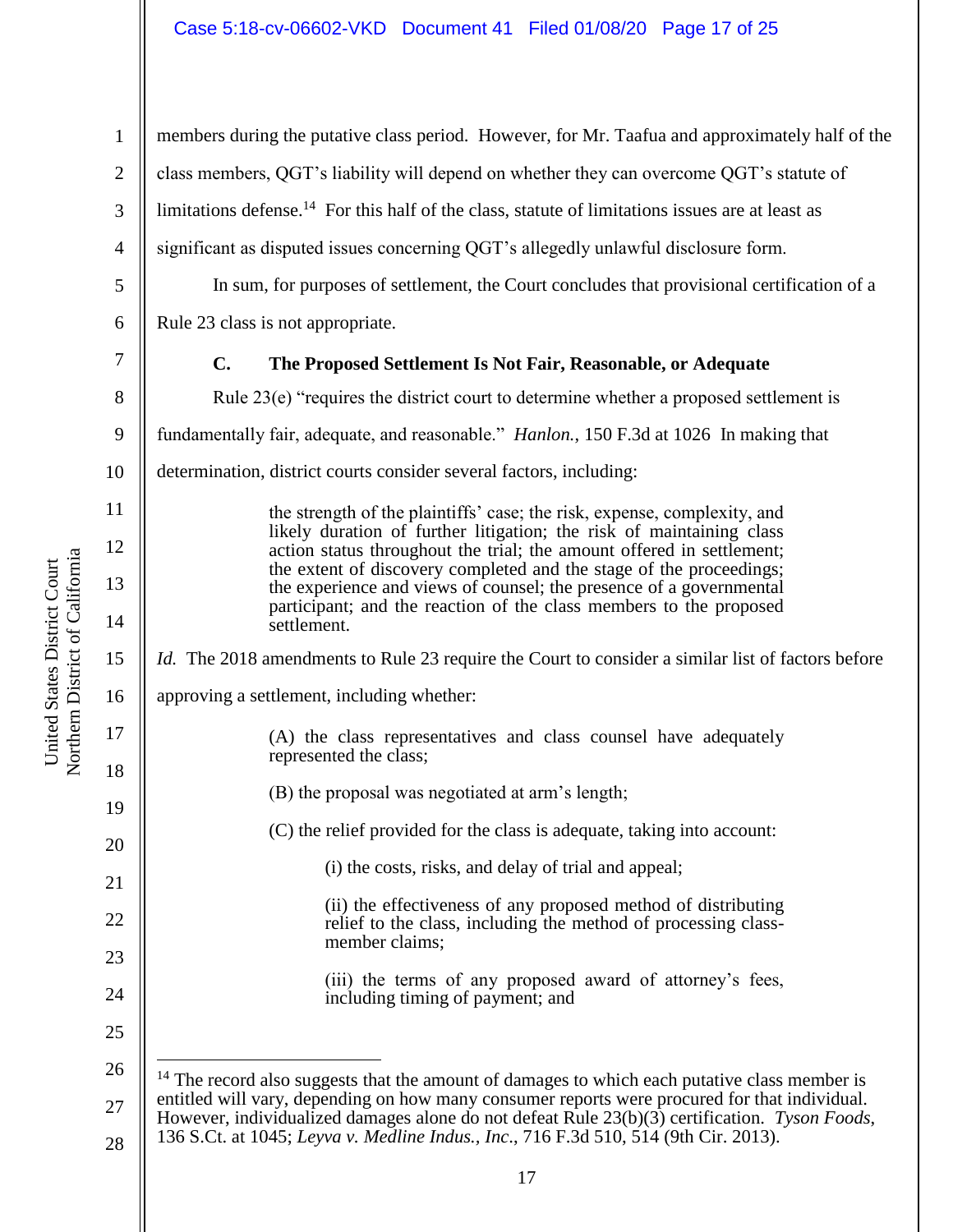(iv) any agreement required to be identified under Rule  $23(e)(3)$ ; and

(D) the proposal treats class members equitably relative to each other.

Fed. R. Civ. P.  $23(e)(2)$ . This list of factors is not intended to displace any factors currently considered by courts, "but rather to focus the court and the lawyers on the core concerns of procedure and substance that should guide the decision whether to approve the proposal." Fed. R. Civ. P. 23(e) advisory committee's note to 2018 amendments. The overall purpose of Rule 23(e) is to ensure that class representatives and their counsel do not obtain a disproportionate benefit at the expense of the unnamed class members, who class counsel have a duty to represent. *SFBSC Mgmt., LLC*, 944 F.3d 1035, 2019 WL 6721190 at \*10. In determining whether a proposed settlement is fair, the Court must apply "an even higher level of scrutiny for evidence of collusion or other conflicts of interest than is ordinarily required under Rule 23(e)." *In re Bluetooth*, 654 F.3d at 946.

For the reasons discussed below, there are several indicators that the proposed settlement, viewed as a whole, is not fair, reasonable, or adequate.

#### **1. Strength of Mr. Taafua's Case and Risks of Litigation**

With respect to the first three *Hanlon* factors, Mr. Taafua's moving papers posit that "of particular importance to determining the reasonableness of the Settlement are the significant liability questions regarding purported violations of the FCRA." Dkt. No. 34 at 19. Here, Mr. Taafua contends that QGT likely would have argued that he lacked standing to pursue the FCRA claims in question, including arguments that the "alleged violations were technical, and thus did not result in any injuries or damages." *Id*. at 20. Mr. Taafua refers, in a footnote, to *Spokeo*'s guidance regarding the requirement that injuries be "concrete" and "particularized" to confer standing. *Id*. at 19 n.15. However, he never once cites to *Syed*, which as discussed above, is directly relevant to his claims, states that the FCRA provisions at issue create both a right to information and a right to privacy, and further notes that "[b]y providing a private cause of action for violations of Section 1681b(b)(2)(A), Congress has recognized the harm such violations cause, thereby articulating a "'chain[ ] of causation that will give rise to a case or controversy.'" *Syed*,

United States District Court

United States District Court

1

2

3

4

5

6

7

8

9

19

20

21

22

23

24

25

26

27

28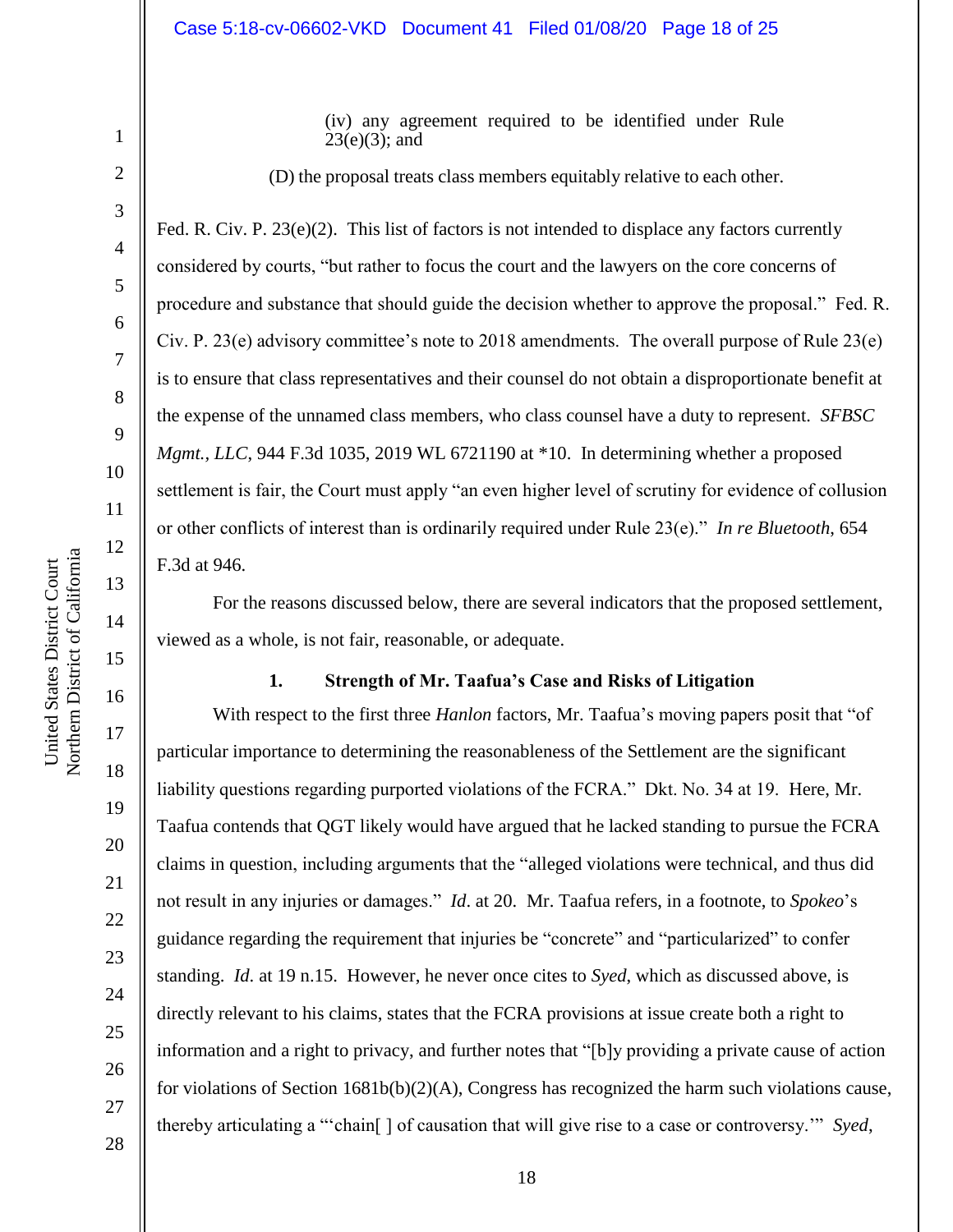853 F.3d at 499. At oral argument, Mr. Taafua contended that, notwithstanding the clarity provided by *Syed*, defendants within the Ninth Circuit continue to litigate matters of standing. While that may be, the Court finds that his assertions as to the risks of continued litigation are overstated.

Mr. Taafua also argues that an additional risk is presented by the potential statute of limitations issue concerning his claims. Although the Court agrees that the limitations issue is a risk of continued litigation, as discussed below, the proposed settlement appears to take that risk into account at the expense of class members who face no such challenge with respect to their claims.

10 11

12

13

14

15

16

17

18

19

20

21

1

2

3

4

5

6

7

8

9

### **2. The Amount Offered in Settlement**

"To evaluate adequacy, courts primarily consider plaintiffs' expected recovery balanced against the value of the settlement offer." *In re Tableware Antitrust Litig.*, 484 F. Supp. 2d 1078, 1080 (N.D. Cal. 2007). In assessing this factor, the Court considers the costs, risks, and delay of trial and appeal; the effectiveness of any proposed method of distributing relief to the class; the terms of any proposed award of attorney's fees, including timing of payment; and any agreement made in connection with the proposed settlement. Fed. R. Civ. P.  $23(e)(2)(C)$ .

For a willful violation of the FCRA, a plaintiff may recover statutory damages of "not less than \$100 and not more than \$1,000," plus punitive damages, costs and attorneys' fees. 15 U.S.C. § 1681n. If the parties' proposed settlement is approved, the recovery in this case would be a net sum of \$59,934.67 to be distributed among approximately 1,041 class members based on the procurement of 1,476 consumer reports.

22 23 24 25 In his moving papers, Mr. Taafua asserted that the proposed settlement would result in an estimated net payment per class member of \$56.65. Dkt. No. 34 at 2-3.<sup>15</sup> In the parties' supplemental briefing, and based on the updated number of class members, Mr. Taafua contends that the estimated net payment per class member will be a bit higher than his original estimate, i.e.,

26

<sup>27</sup> 28  $15$  Mr. Taafua also noted that the estimated gross payment per class member would be approximately \$119. Dkt. No. 3. That estimate, however, is based on the Global Settlement Fund and does not account for the administrative expenses, attorneys' fees and costs that would be deducted before the remaining funds are distributed to the putative class.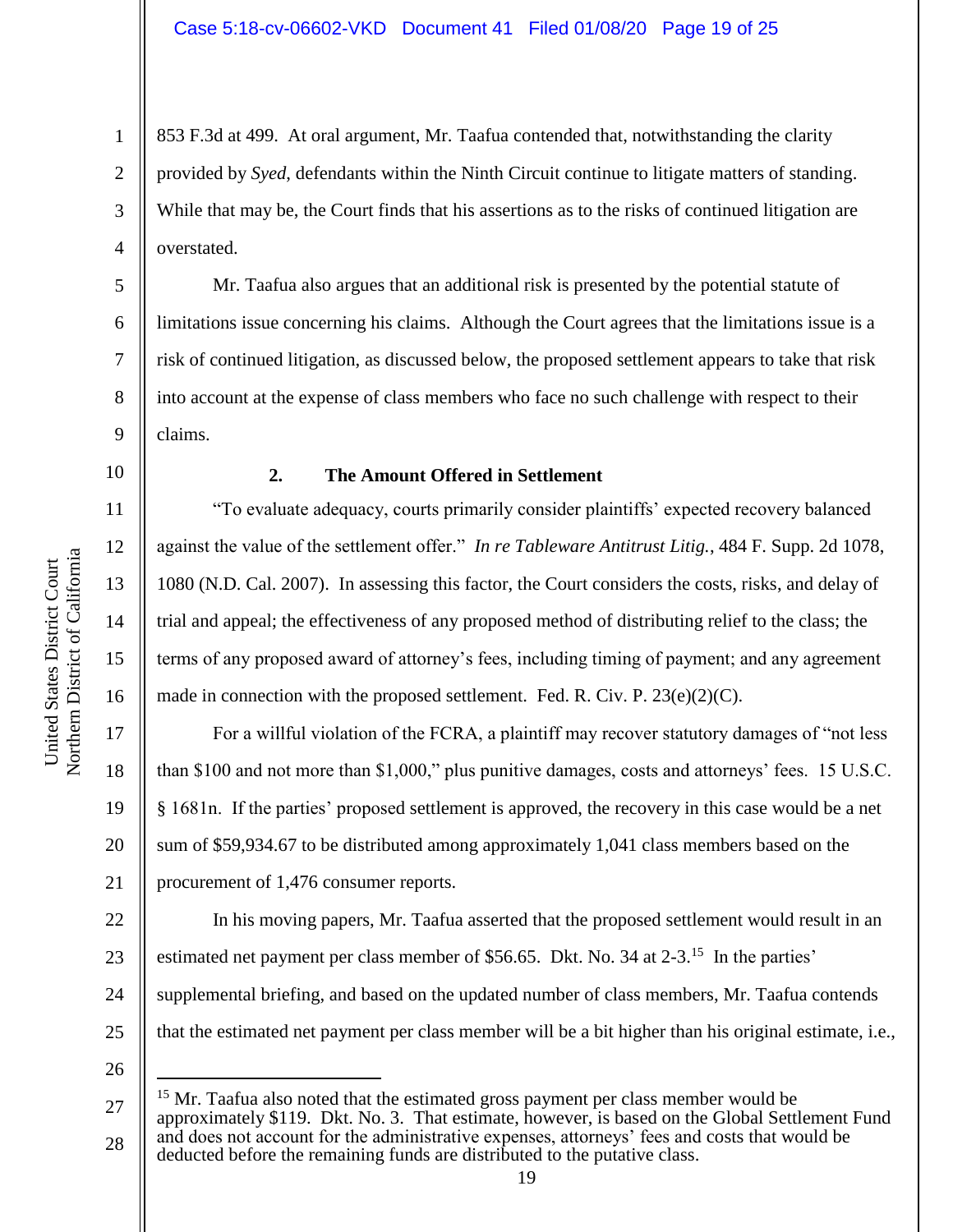1

2

3

4

5

6

7

8

9

10

11

12

13

14

15

approximately \$57.57. Dkt. No. 40 at 7. His calculations, however, appear to be the result of dividing the Net Settlement Fund by the total number of *class members*, whereas the Settlement Agreement provides that "[t]he amount of each individual payment will equal the Net Settlement Fund divided by *the number of consumer reports obtained* for the Settlement Class Members." Dkt. No. 34-2, Section III.4 (emphasis added). Based on the Settlement Agreement's prescribed method for calculating the estimated individual recovery, the Court noted at the motion hearing that each class member would receive approximately \$40.61 for every report QGT procured with respect to that member.

The estimated \$40.61 represents a significant 60% discount of the minimum possible recovery of \$100 per report class members may recover in statutory damages. "If *Syed* strengthens [Mr. Taafua]'s case by suggesting that certain violations of § 1681b(b)(2)(A) are willful *as a matter of law*, [Mr. Taafua]'s risk of not being able to recover statutory penalties falls correspondingly." *Lagos v. Leland Stanford Junior Univ.*, No. 15-cv-04524-KAW, 2017 WL 1113302, at \*6 (N.D. Cal. Mar. 24, 2017). The question remains whether the discount presented by the parties' settlement causes their agreement to fall outside the range of reasonableness.

16 17 18 19 20 21 22 23 24 25 In *Lagos*, for example, the court concluded that in view of *Syed*, the plaintiff's case was not so weak as to justify an 86% discounted recovery of \$13.82 per class member. *Id*. at \*8. In the present action, the parties' proposed settlement does not present as big a discount as in *Lagos*. The estimated \$40.61 recovery is a sum that class members would receive without having to make a claim, and the parties' proposal accounts for the number of FCRA violations that occurred with respect to each class member and attempts to compensate them accordingly. At the same time, however, the estimated recovery is considerably lower than that obtained in two actions that Mr. Taafua cites as comparable examples.<sup>16</sup> *See Estes v. L3 Techs*., No. 3:17-cv-02356 (S.D. Cal.) (estimated recovery of \$75 per class member); *Patton v. Church & Dwight Co., Inc.*, Case No. 5:18-cv-00903 (C.D. Cal.) (estimated recovery of \$64.75 per class member). "The fact that a

<sup>26</sup>

<sup>27</sup> 28  $16$  It is somewhat difficult to compare the present action to these examples. The parties' supplemental briefing suggests that the estimated individual payments in the example cases were calculated by dividing the net settlement amounts by the number of class members, and not by the number of reports procured.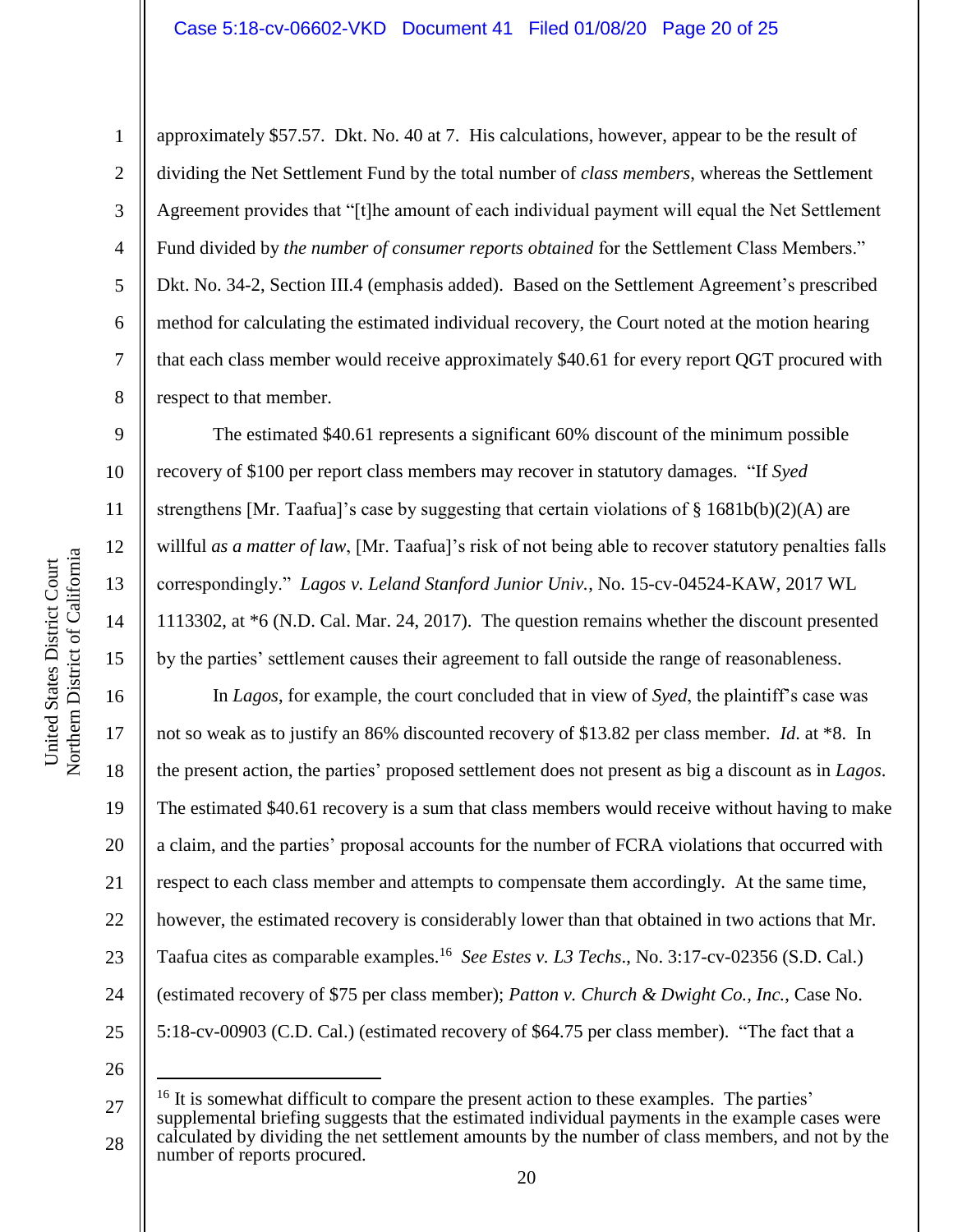1

2

3

4

5

6

7

8

9

10

11

12

13

14

15

16

17

proposed settlement may only amount to a fraction of the potential recovery does not, in and of itself, mean that the proposed settlement is grossly inadequate and should be disapproved." *Linney v. Cellular Alaska P'ship*, 151 F.3d 1234, 1242 (9th Cir. 1998) (internal quotations and citation omitted). Even so, in view of *Syed*, the only significant hurdle to the relief sought in the present action appears to be the statute of limitations issue that affects Mr. Taafua and only about half of the putative class's claims. Thus, the Court cannot ignore the strong possibility that in the course of negotiating the settlement of this matter, the potential weakness of Mr. Taafua's claims resulted in a smaller recovery for the class as a whole, notwithstanding that approximately half of the class's claims present no timing issues.

#### **3. Stage of Proceedings and Settlement Negotiations**

The parties settled early in these proceedings, with little or no substantive litigation, and it is not apparent what discovery, if any, was conducted beforehand. The apparent lack of formal discovery, by itself, is not a bar to settlement inasmuch as the facts underlying Mr. Taafua's claims are straightforward, and there is no indication that he was inadequately prepared for the settlement discussions. *See Linney*, 151 F.3d at 1239 ("In the context of class action settlements, 'formal discovery is not a necessary ticket to the bargaining table' where the parties have sufficient information to make an informed decision about settlement.") (citation omitted).

18 19 20 21 22 23 24 25 26 27 28 Nevertheless, because the proposed settlement was negotiated prior to formal class certification, "there is an even greater potential for a breach of fiduciary duty owed the class during settlement." *In re Bluetooth*, 654 F.3d at 946. "Accordingly, such agreements must withstand an even higher level of scrutiny for evidence of collusion or other conflicts of interest than is ordinarily required under Rule 23(e) before securing the court's approval as fair." *Id*. Courts must consider whether there are "subtle signs that class counsel have allowed pursuit of their own self-interests and that of certain class members to infect the negotiations." *Id*. at 947. Several such signs are: (1) "when counsel receive a disproportionate distribution of the settlement, or when the class receives no monetary distribution but class counsel are amply rewarded; (2) "when the parties negotiate a 'clear sailing' arrangement providing for the payment of attorneys' fees separate and apart from class funds"; and (3) "when the parties arrange for fees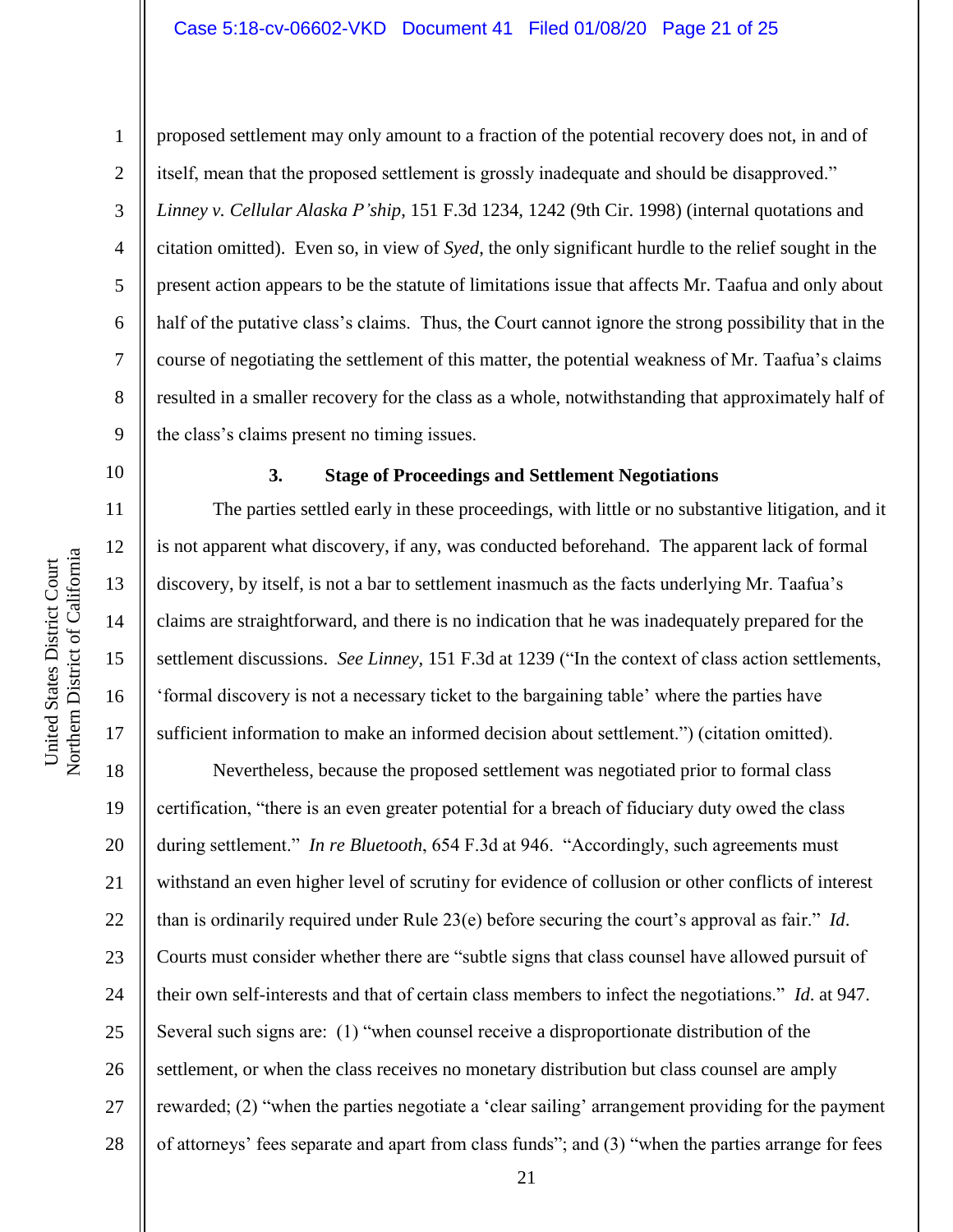not awarded to revert to defendants rather than be added to the class fund." *Id*.

On the record presented, the Settlement Agreement does not include a "clear sailing" agreement, and as discussed above, the proposed settlement is fully non-reversionary with all unclaimed funds to be given as a *cy pres* award to NACA.

While the amount of fees requested by Mr. Taafua's counsel need not be finally determined at the preliminary approval stage, counsel's proposed fee award gives the Court some cause for concern. In evaluating a fees request, courts must consider "potentially problematic aspects of the relationship between the requested fees and the benefit to the class." *SFBSC Mgmt., LLC*, 944 F.3d 1035, 2019 WL 6721190 at \*11 (internal quotations and citation omitted). Here, counsel request fees (\$41,967.33) and costs (\$3,000), for a total amount (\$44,967.33) that is less than the \$59,934.67 to be distributed to class members. Mr. Taafua's motion papers indicate that, as a cross-check on the requested sums, his counsel have already incurred lodestar fees of \$37,307.50. Mr. Taafua's counsel further assert that their lodestar may ultimately exceed the requested fees and costs. As discussed at the motion hearing, however, the Court questions counsel's request for fees that are 33.33% of the total settlement, as well as their arguments favoring distribution as a percentage of the common fund, rather than payment based on a lodestar method. Here, Mr. Taafua argues that "[t]he typical range of acceptable attorneys' fees in the Ninth Circuit is up to 33.33% of the total settlement value." Dkt. No. 34 at 14). However, he cites no authority for that proposition. In the Ninth Circuit, for common fund settlements, courts typically apply a 25% benchmark for a reasonable fee award, but may, with an "adequate explanation," depart from that benchmark based on "special circumstances." *In re Bluetooth*, 654 F.3d at 942.<sup>17</sup>

Mr. Taafua's moving papers do not clearly articulate a basis for awarding fees above the 25% benchmark. While he argues that a fee award exceeding 25% of the common fund is justified as "fair compensation for undertaking complex, risky, expensive, and time-consuming litigation

26

27

 $\overline{a}$ 

28

25

1

2

3

4

5

6

7

8

9

10

11

12

13

14

15

16

17

18

19

20

21

22

23

<sup>17</sup> Mr. Taafua's cited authorities are not to the contrary. *See Staton*, 327 F.3d at 968; *Powers v. Eichen*, 229 F.3d 1249, 1256-57 (9th Cir. 2000); *Hanlon*, 150 F.3d at 1029; *Knight v. Red Door Salons, Inc.*, No. 08-01520 SC, 2009 WL 248367 at \*6 (N.D. Cal. Feb. 2, 2009).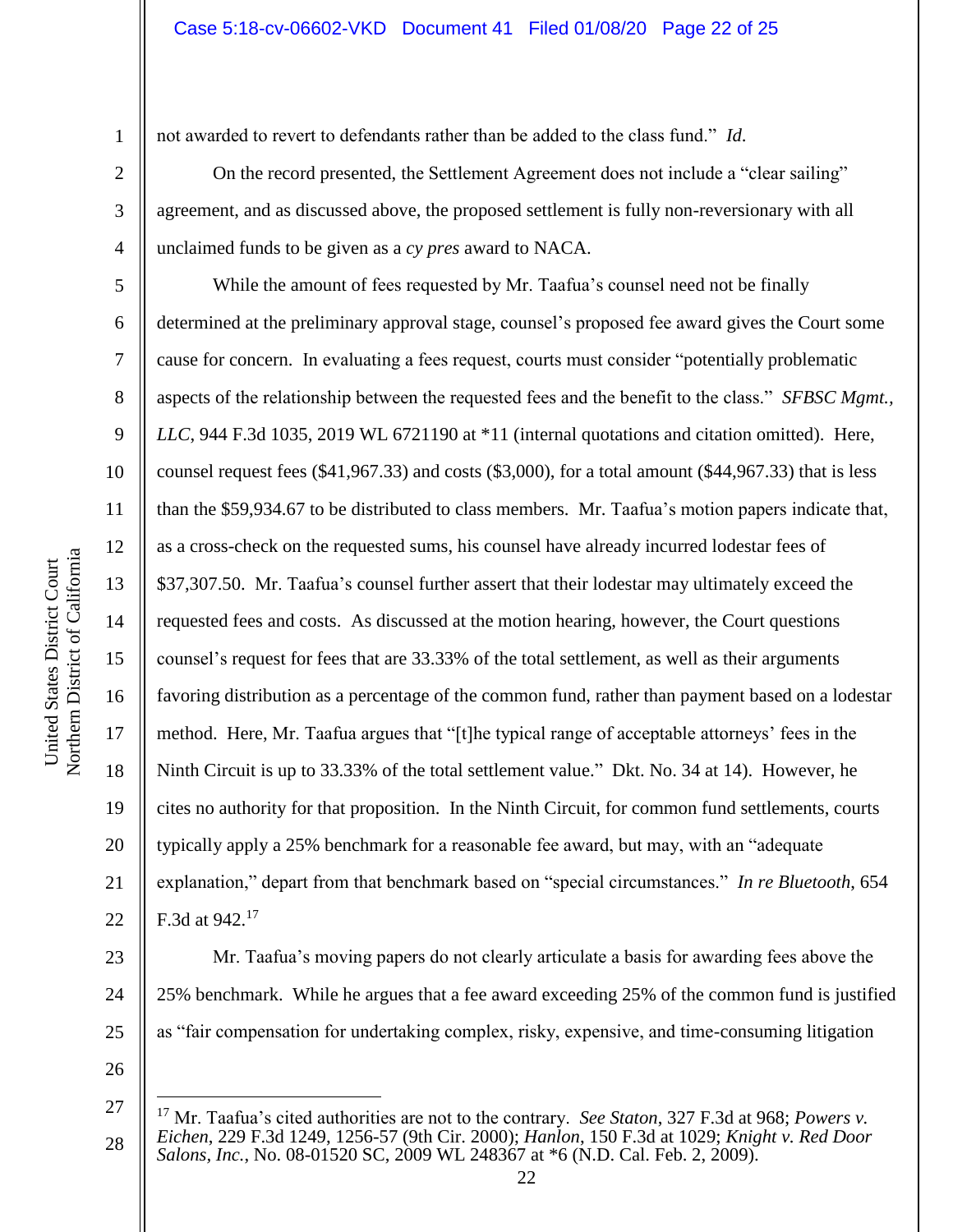1 2 3 4 5 6 7 8 9 10 11 solely on a contingency basis" (Dkt. No. 34 at 12), as discussed above, *Syed* and other Ninth Circuit decisions issued since the filing of the present lawsuit provide considerable clarity with respect to the FCRA's stand-alone disclosure requirement and alleviate (if not eliminate) much of the purported risk presented in this matter. Additionally, while Mr. Taafua's motion papers express a preference for the common-fund approach, he does not specifically address authorities indicating that under fee-shifting statutes, such as the FCRA, courts must calculate fee awards using the lodestar method. *See Yeagley v. Wells Fargo & Co.*, 365 Fed. App'x 886, 887 (9th Cir. 2010) ("Under a fee-shifting statute such as the FCRA, *see* 15 U.S.C. § 1681n(a)(3), the lodestar method is generally the correct method for calculating attorneys' fees."); *Staton*, 327 F.3d at 965 ("Under a fee-shifting statute, the court must calculate awards for attorneys' fees using the lodestar method.") (internal quotations and citation omitted).

### **4. Service Award**

13 14 15 16 17 18 19 20 21 22 23 24 25 26 27 28 In assessing whether "the proposal treats class members equitably relative to each other," Fed. R. Civ. P. 23(e)(2)(D), the Court considers whether the proposed settlement "improperly grant[s] preferential treatment to class representatives or segments of the class . . . ." *In re Tableware Antitrust Litig*., 484 F. Supp. 2d at 1079 (internal quotations and citation omitted). Here, the proposed *pro rata* distribution of the Net Settlement Fund based on the number of reports procured for each individual class member is equitable. However, Mr. Taafua requests a \$5,000 service award, which is a considerable sum in view of the small recovery each individual class member likely will receive. While service awards are permissible, they must also be reasonable. *Staton*, 327 F.3d at 977. Courts must evaluate such awards individually, using "relevant factors includ[ing] the actions the plaintiff has taken to protect the interests of the class, the degree to which the class has benefitted from those actions, . . . the amount of time and effort the plaintiff expended in pursuing the litigation . . . and reasonabl[e] fear[s of] workplace retaliation." *Id*. (internal quotations and citation omitted). Courts in this district have recognized that a \$5,000 service award, as a general matter, is a reasonable amount. *See Schofield*, 2019 WL 955288 at \*7. The requested \$5,000 service award does not, by itself, indicate that Mr. Taafua failed to settle this matter in the best interests of the entire class. As discussed above, however,

12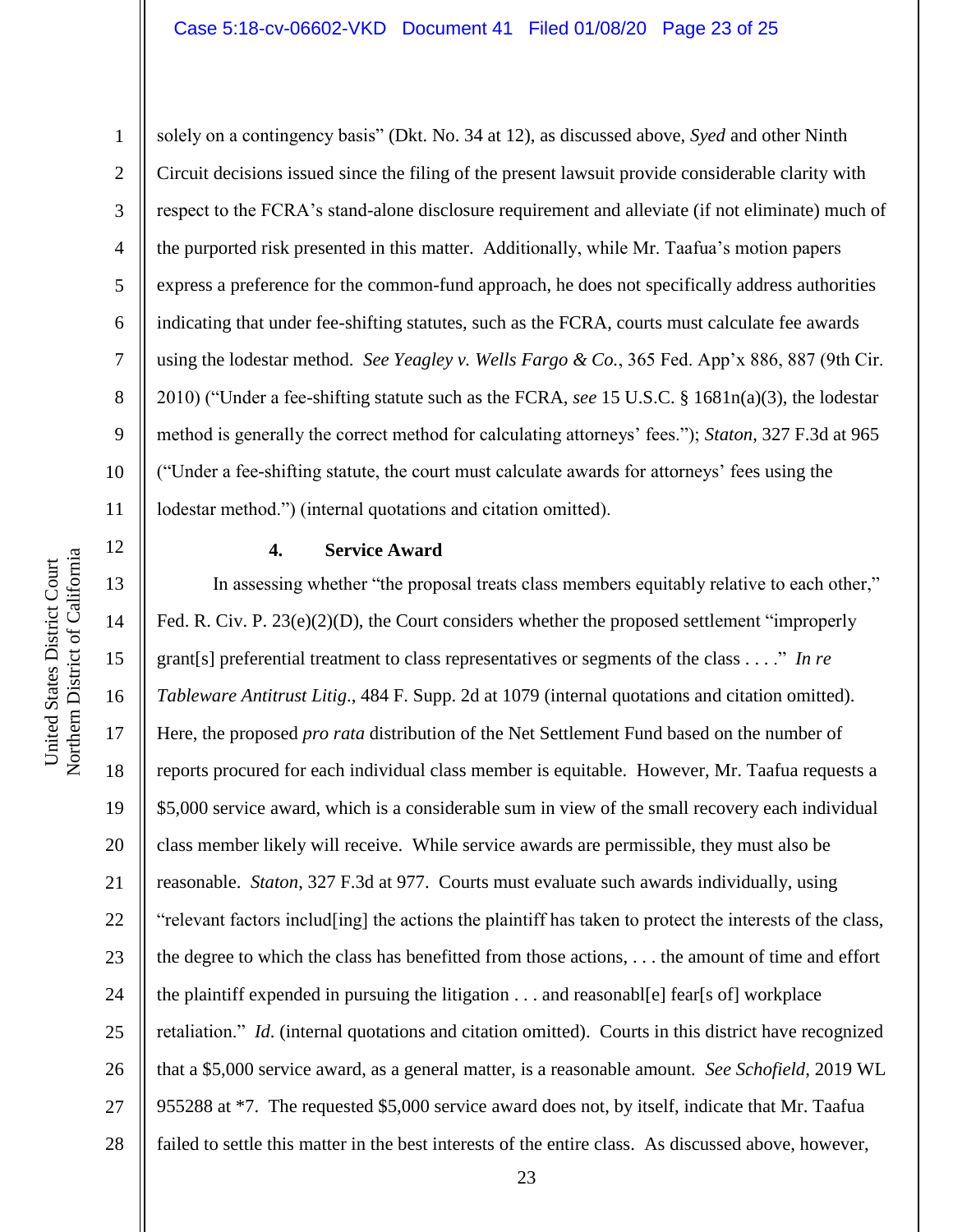the present litigation settled relatively early in the case with little substantive litigation, and Mr. Taafua's moving papers provide minimal explanation, in conclusory fashion, for the requested award.<sup>18</sup>

On this record, the requested service award for Mr. Taafua is not reasonable and reflects preferential treatment at the expense of other class members, particularly those whose claims are not affected by the statute of limitations defense discussed above.

1

2

3

4

5

6

7

8

9

10

11

12

13

14

15

16

17

18

19

## **5. Notice**

Having reviewed the content of the parties' proposed notice of settlement, the Court finds that the notice "clearly and concisely state[s] in plain, easily understood language" the nature of the action, the class definition, and the class members' right to exclude themselves from the class. Fed. R. Civ. P.  $23(c)(2)(B)$ . Nevertheless, in light of recent guidance from the Ninth Circuit, it is not clear whether the parties' proposed notice procedures are fair and adequate. Rule 23 requires the district court to "direct to class members the best notice that is practicable under the circumstances, including individual notice to all members who can be identified through reasonable effort." *Id*. This "requirement is designed to ensure that class notice procedures comply with the demands of due process" and essentially means that the method of providing notice "'must be such as [a person] desirous of actually informing the absentee might reasonably adopt to accomplish it.'" *SFBSC Mgmt., LLC*, 944 F.3d 1035, 2019 WL 6721190 at \*7 (quoting *Mullane v. Cent. Hanover Bank & Trust Co.*, 338 U.S. 306, 315 (1950)).

20 21 22 23 24 25 In the present case, the parties' settlement provides that the Settlement Administrator will send notice to each class member by first class U.S. mail, using the last known addresses from QGT's personnel records and information obtained from First Contact HR, the third party from whom the subject consumer reports were procured. For any notices that are returned as undeliverable, the Settlement Administrator will conduct a trace, up to two times, to obtain a new address to which the notice will be re-mailed. Affected class members will have an additional 45

26

<sup>27</sup> 28  $18$  Although Mr. Taafua apparently intended to submit additional information as required by the Court's order for supplemental briefing, no such information was filed with or submitted to the Court.